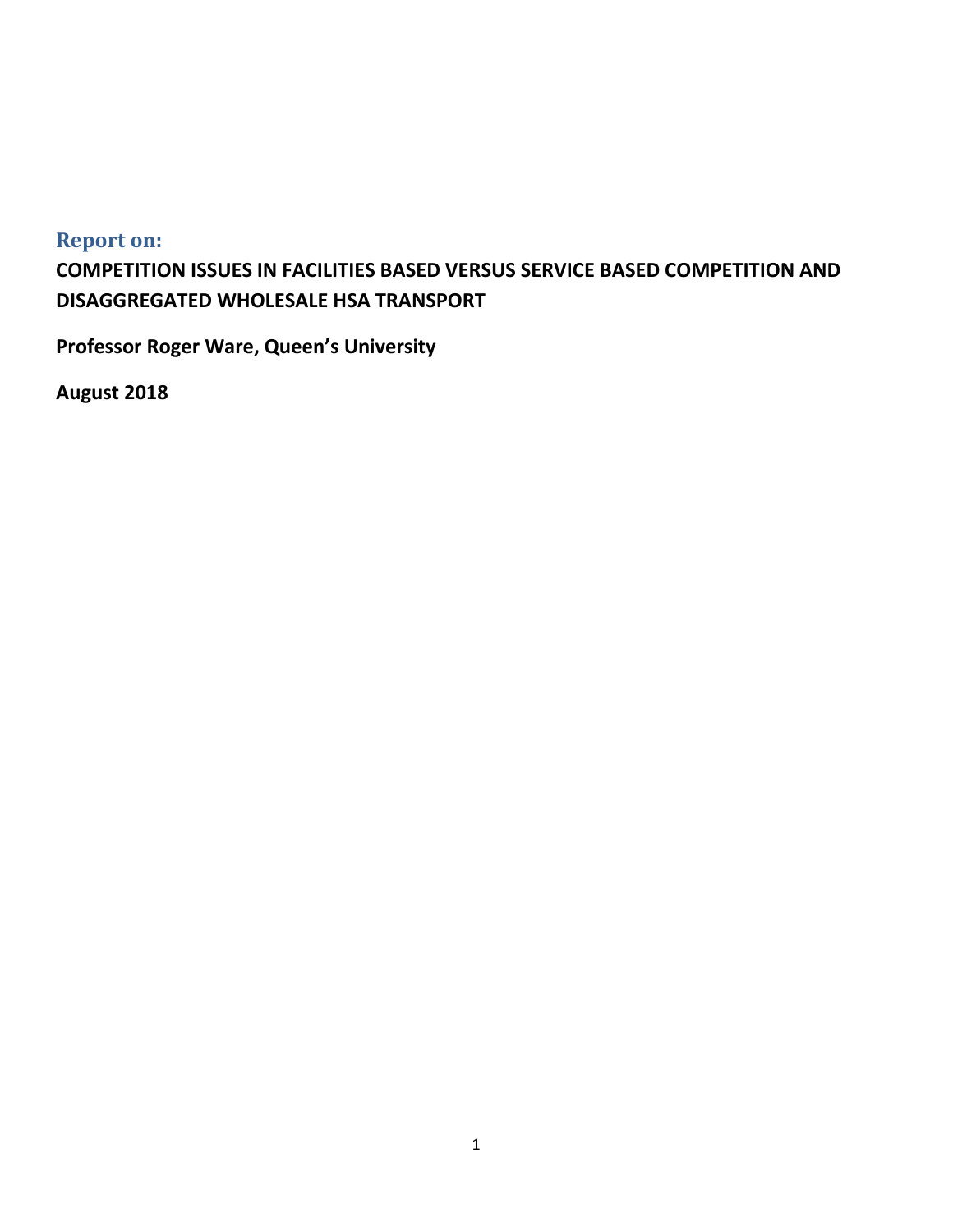# **Table of Contents**

| How should broadband markets be defined in terms of substitutability (based on geography and service              |  |
|-------------------------------------------------------------------------------------------------------------------|--|
| Α.                                                                                                                |  |
| В.                                                                                                                |  |
|                                                                                                                   |  |
|                                                                                                                   |  |
| Are conditions in Canada such that it is worthwhile to incur the costs of promoting service-based competition? 14 |  |
|                                                                                                                   |  |
|                                                                                                                   |  |
|                                                                                                                   |  |
| The Ladder of Investment theory and its role in the policy shift towards Disaggregated Wholesale HSA  20          |  |
|                                                                                                                   |  |
|                                                                                                                   |  |
| What are the conditions that determine the appropriate level of disaggregation for wholesale HSA services?  22    |  |
|                                                                                                                   |  |
|                                                                                                                   |  |
|                                                                                                                   |  |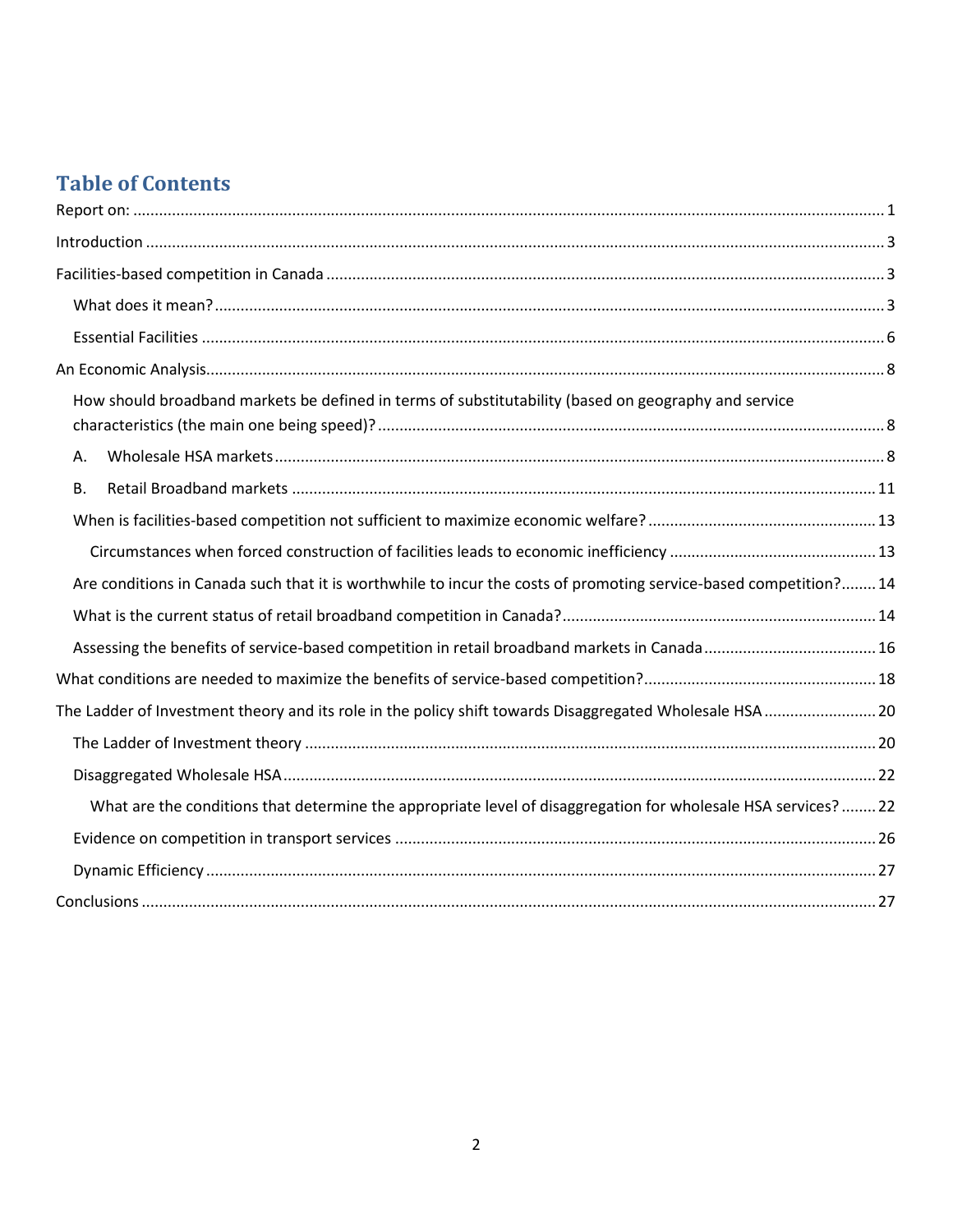# <span id="page-2-1"></span><span id="page-2-0"></span>**Introduction**

# **Facilities-based competition in Canada**

### <span id="page-2-2"></span>**What does it mean?**

- 1. The term "facilities-based competition" (FBC) has evolved in the context of the regulation of telecommunications markets<sup>[1](#page-2-3)</sup> and later high-speed Internet services. The basic idea is that in order to create healthy competition in industries providing services of this kind, competitors should be encouraged to provide "end-to-end" service on their own facilities rather than supplying part of the service through leasing inputs from other suppliers, who are typically much larger and vertically integrated. Unless otherwise noted, the term "competitors", when used throughout this report, refers to those Internet Service Providers ("ISPs") that are not affiliated with any of the Incumbent Local Exchange Carriers ("ILECs") or large incumbent cable companies in Canada, as those companies are defined by the Canadian Radio-television and Telecommunications Commission (hereafter "Commission").
- 2. The Commission has recognized that the "end-to-end" type of facilities-based competition is not an immediately achievable goal.<sup>[2](#page-2-4)</sup> However, the Commission has increasingly moved to a position that facilities-based competition is the most sustainable form of competition. $3$  To be considered a facilities-based service provider, a firm must provide services by using solely or predominantly its own facilities.<sup>[4](#page-2-6)</sup> In the telecommunications industry, these facilities could include but are not limited to "copper, coaxial, and fibre connections that connect households and businesses, fibre-optic cables connecting communities, and the various routers, switches, and interfaces located within incumbent carrier data centres".<sup>[5](#page-2-7)</sup> Since incumbents have significant advantages over competitors in building these facilities, facilities-based entry is often difficult, which has handicapped the flourishing of competition in the retail market.<sup>[6](#page-2-8)</sup> A recurring issue for policymakers has been to strike a balance between encouraging investment in facilities and incentivizing entry by competitors at the retail level.
- 3. The idea of facilities-based competition was discussed extensively by economists and telecom policy analysts after the passage of the US 1996 Telecommunications Act (hereafter "USTA"), which enshrined a right of access

 $\overline{\phantom{a}}$ 

<span id="page-2-3"></span> $1$  An early statement of such policy by the CRTC was in Telecom Decision CRTC 2002-34 at [99]: "In light of the above, the regulatory framework set out in this Decision is designed to achieve the following objectives: … (c) to foster facilities-based competition in Canadian telecommunications markets."

<span id="page-2-4"></span><sup>&</sup>lt;sup>2</sup> Telecom Decision CRTC 2008-17 at [62].

<span id="page-2-5"></span><sup>&</sup>lt;sup>3</sup> Telecom Regulatory Policy CRTC 2015-326 at [5].

<span id="page-2-6"></span><sup>4</sup> Telecom Decision CRTC 2008-17 at [61]; Telecom Regulatory Policy CRTC 2015-326 at [5].

<span id="page-2-7"></span><sup>&</sup>lt;sup>5</sup> Telecom Regulatory Policy CRTC 2015-326 at [5].

<span id="page-2-8"></span><sup>&</sup>lt;sup>6</sup> Telecom Regulatory Policy CRTC 2015-326 at [3]; Middleton, Catherine A. and Van Gorp, Annemijin F., "The Impact of Facilities and Service-Based Competition on Internet Services Provision in the Canadian Broadband Market", Dec. 9, 2009, p.220.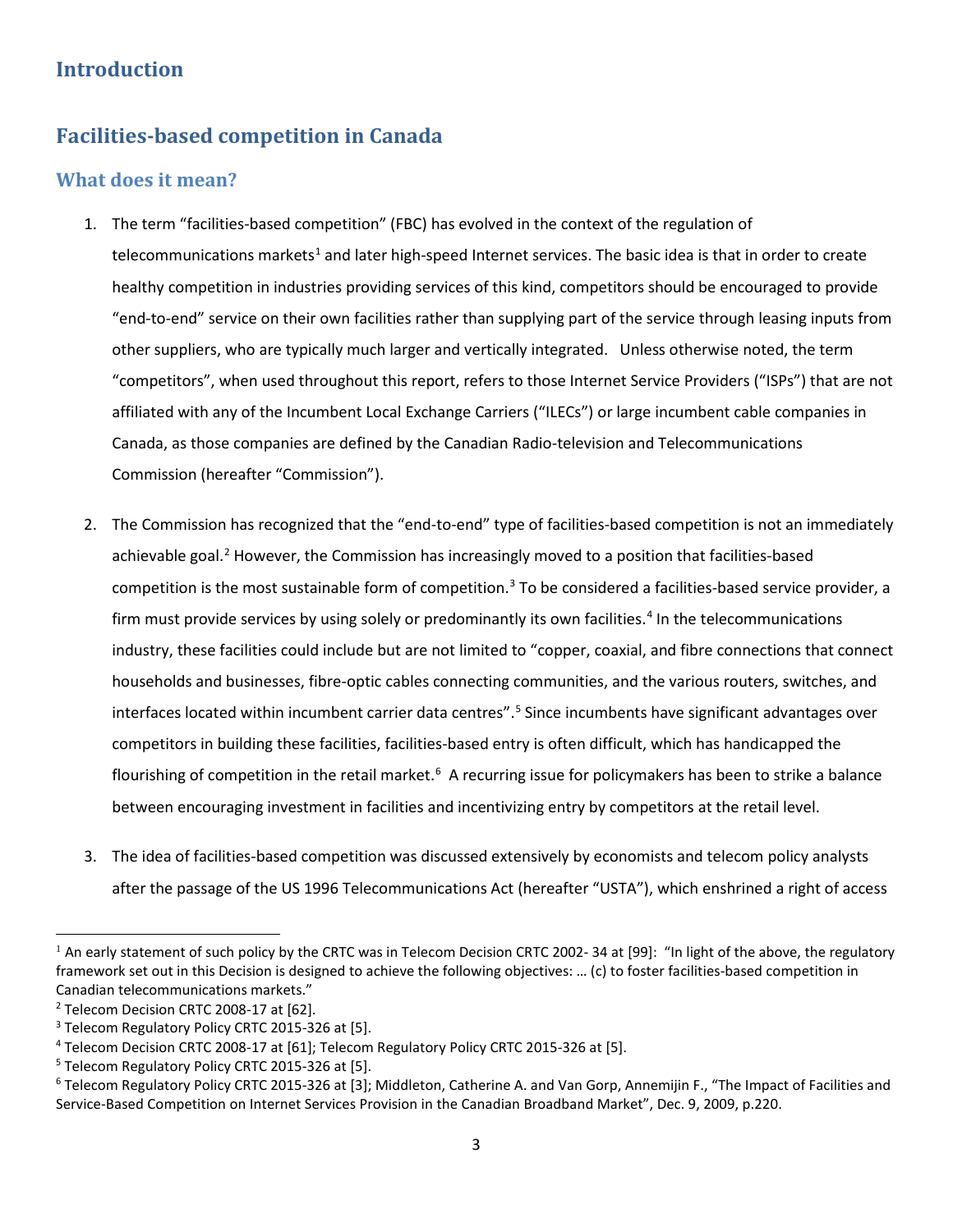for small telecommunications companies in the United States and prompted a vigorous policy debate. This statute was enacted as a response to the perceived advantage that incumbent local exchange carriers had over potential competitors.<sup>[7](#page-3-0)</sup> The main objective of the USTA was to promote facilities-based competition.<sup>[8](#page-3-1)</sup> However, whether the goal was achieved by the statute raised controversy. For example, Blondeel and Kiessling recommended that unbundled network elements should be mandated only if they are considered essential.<sup>[9](#page-3-2)</sup> In their opinion, the USTA mandated access to elements that were not essential for new entrants to compete.<sup>[10](#page-3-3)</sup> While there were heated debates about the unbundling and resale provision of the USTA, Shelanski argued that other provisions of that legislation favoured a trend of increasing facilities-based competition, thereby accomplishing the objective of opening the market to competition.<sup>[11](#page-3-4)</sup> Many policy analysts pointed out that the wholesale price was also an important factor that was critical to investment in facilities. If the wholesale price is too low, it will disincentivize investments, thereby undermining facilities-based competition.<sup>[12](#page-3-5)</sup>

- 4. In any other industry, the term facilities-based competition would seem odd to say the least. Why would policy makers and regulators want to influence which inputs a private firm would buy and which ones they would produce themselves? Why would policy makers choose to force an increased level of vertical integration on firms when efficiency, at least static efficiency<sup>13</sup>, dictates the opposite? While it may in some circumstances be correct to say that mandating connection at a wholesale price that is "too low" will discourage investment by the competitors, and mandating connection at a wholesale price that is "too high" will make it difficult for competitors to offer retail service on fair competitive terms, there is no logical connection between this observation and the conclusion that facilities-based competition is always and everywhere preferred. A better solution would likely be focused on ensuring access by competitors at optimal wholesale prices and under equitable terms and conditions (Dynamic efficiency may not be best served by insisting on facilities-based competition either, as I argue subsequently in my report).
- 5. The answer given to these questions usually amounts to a vague belief that forcing firms that do not provide end-to-end competition to invest in their own "facilities" will lead to a greater degree of competition in the long run, if not in the short run. But the evidence for this conclusion is weak and of course must be balanced against

<span id="page-3-0"></span><sup>-&</sup>lt;br>7 <sup>7</sup>Meyerson, Michael, "Idea of the Marketplace: A Guide to the 1996 Telecommunications Act", Federal Communications Law Journal, Vol. 49, Issue 2, Feb. 1997 (hereafter "Meyerson"), p.257.

<span id="page-3-1"></span><sup>&</sup>lt;sup>8</sup> Blondeel, Yves and Kiessling, Thomas, "The impact of regulation on facility based competition in telecommunications, Sept. 3, 1998 (hereafter "Blondeel and Kiessling"), p.3.

<span id="page-3-2"></span><sup>&</sup>lt;sup>9</sup> Blondeel and Kiessling, p.10.

<span id="page-3-3"></span><sup>&</sup>lt;sup>10</sup> Blondeel and Kiessling, pp.11-12.

<span id="page-3-4"></span><sup>&</sup>lt;sup>11</sup> Shelanski, Howard A., "A Comment on Competition and Controversy in Local Telecommunications", Hastings Law Journal, Vol.50, Issue 6, Jan. 1999, p.1618, 1631-1633.

<span id="page-3-5"></span><sup>12</sup> Meyerson, p.258.

<span id="page-3-6"></span><sup>&</sup>lt;sup>13</sup> Economists refer to static efficiency as the goal of maximizing total surplus (consumer surplus plus producer surplus), given the existing production framework and capital stock. Dynamic Efficiency refers to longer term goals involving growth and innovation.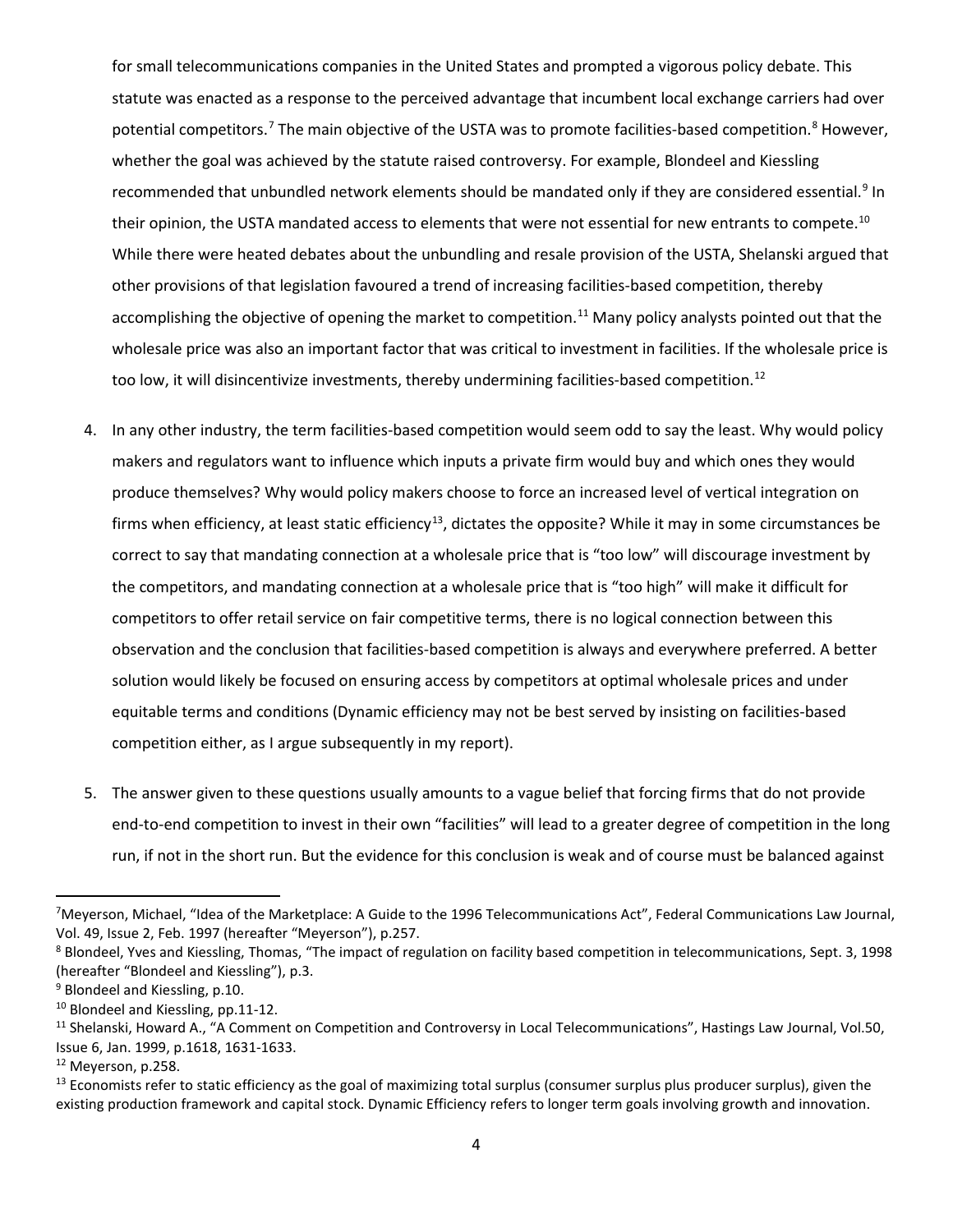evidence that the focus on facilities-based competition could harm static efficiency. For instance, the United States has been promoting investment by focusing on facilities-based competition.<sup>[14](#page-4-0)</sup> However, the US has the highest price for fixed broadband Internet when compared to other developed countries (See figures below).<sup>[15](#page-4-1)</sup> Moreover, the US has lower FTTP coverage than OECD countries' average coverage.[16](#page-4-2) Both of these statistics are further evidence that US policy is not leading to long run dynamic efficiency. As for Canada, the price for high speed Internet remains fairly high relative to other developed countries, although lower than the price level in the US. Canada's FTTP coverage was at 2% in 2013, which was also significantly lower than OECD countries' average coverage of 16%. In addition, a 2015 report prepared for the UK regulator, OfCom, by WIK Consult on Next Generation Access ("NGA") deployment did not find evidence that regulatory forbearance, such as limiting unbundling and regulated access, was helpful to NGA deployment.<sup>[17](#page-4-3)</sup>

<span id="page-4-0"></span><sup>&</sup>lt;sup>14</sup> Blondeel and Kiessling, p.12. See also, Analysis Group, Economic Review of the Provision of Wholesale Telecommunications Services and Associated Policies in Canada, June 27, 2014, submitted by Canadian Network Operators Consortium Inc. to the Commission in the proceeding initiated by Telecom Notice of Consultation CRTC 2013-551, CRTC File No. 8663-C12-201313601 (hereafter "Analysis Group Report") at [94]. See also, Picot, Arnold and Wernick, Christian, "The role of government in broadband access", Telecommunications Policy 31, 2007, 660–674, pp.669-672: "With regard to its future development, there is much that indicates that the US will concentrate on its deregulatory efforts and thus head for a duopoly of incumbent telecommunications and cable network operators." at [671].<br><sup>15</sup> 2017 Price Comparison Study of Telecommunications Services in Canada and Select Foreign Jurisdictions, NGL Nordicity Group

<span id="page-4-1"></span>Ltd., Oct. 5, 2017 (hereafter "Nordicity Report 2017"), p. 50.<br><sup>16</sup> Analysis Group Report at [94].

<span id="page-4-2"></span>

<span id="page-4-3"></span><sup>&</sup>lt;sup>17</sup> WIK Consult, Competition & Investment: an analysis of the drivers of superfast broadband, July 2015 at [1].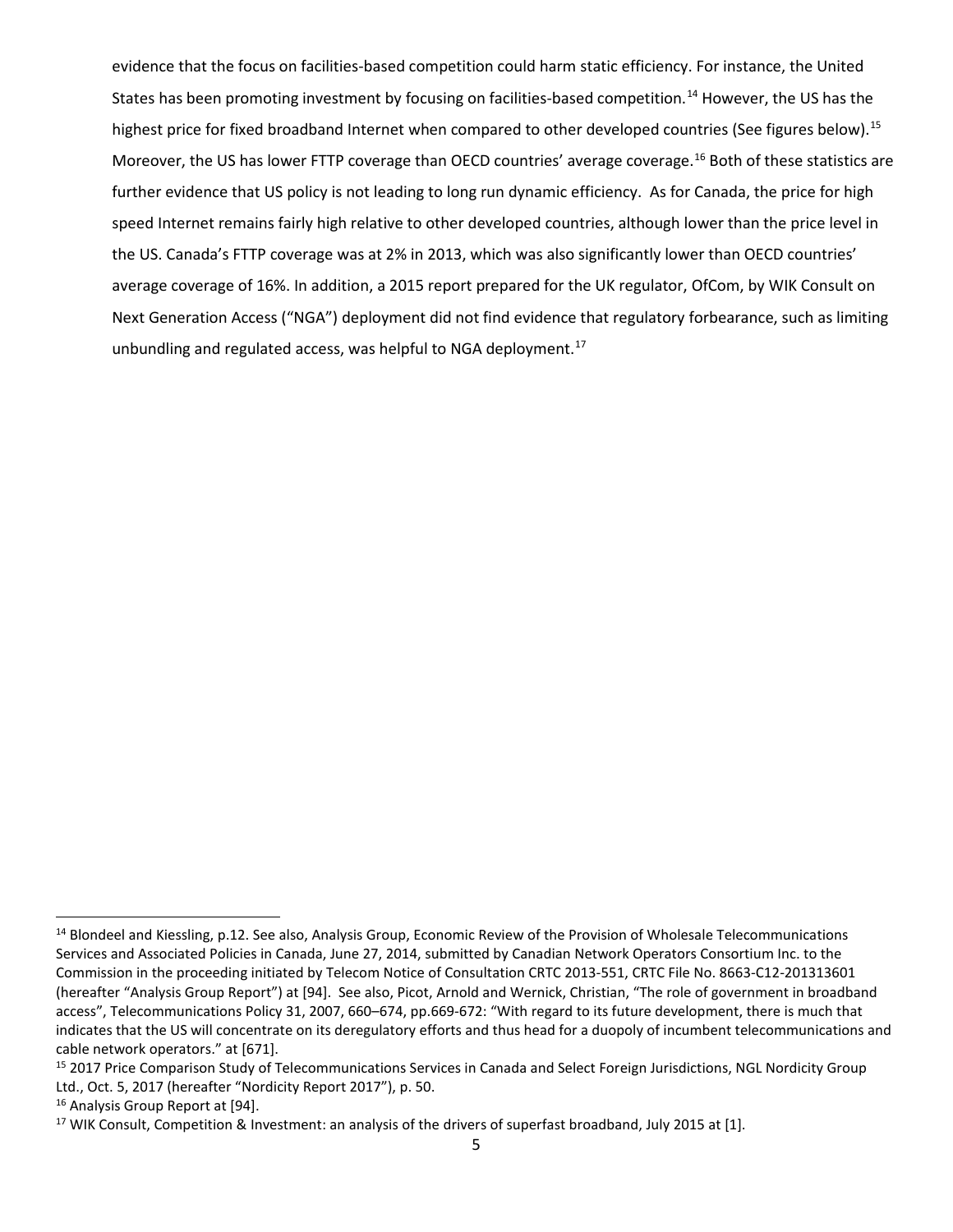

### <span id="page-5-0"></span>**Essential Facilities**

6. Another key concept is that of an Essential Facility. The Commission has stated that the best way to encourage facilities-based competition is to mandate incumbents to only grant access to "essential" facilities, sometimes referred to as bottleneck facilities. This is a simple idea with rather complex and difficult implications. In essence, it means that if one competitor possesses an input that is essential to compete in the industry, and the input cannot be duplicated, then in order to generate competition, the input must be shared. In the United States, an Essential Facilities Doctrine has evolved over many decades, but was first set out in Canada by the Commission in Telecom Decision 97-8. In Telecom Decision 2008-17, the Commission modified these conditions for essentiality to the ones that hold today. These are: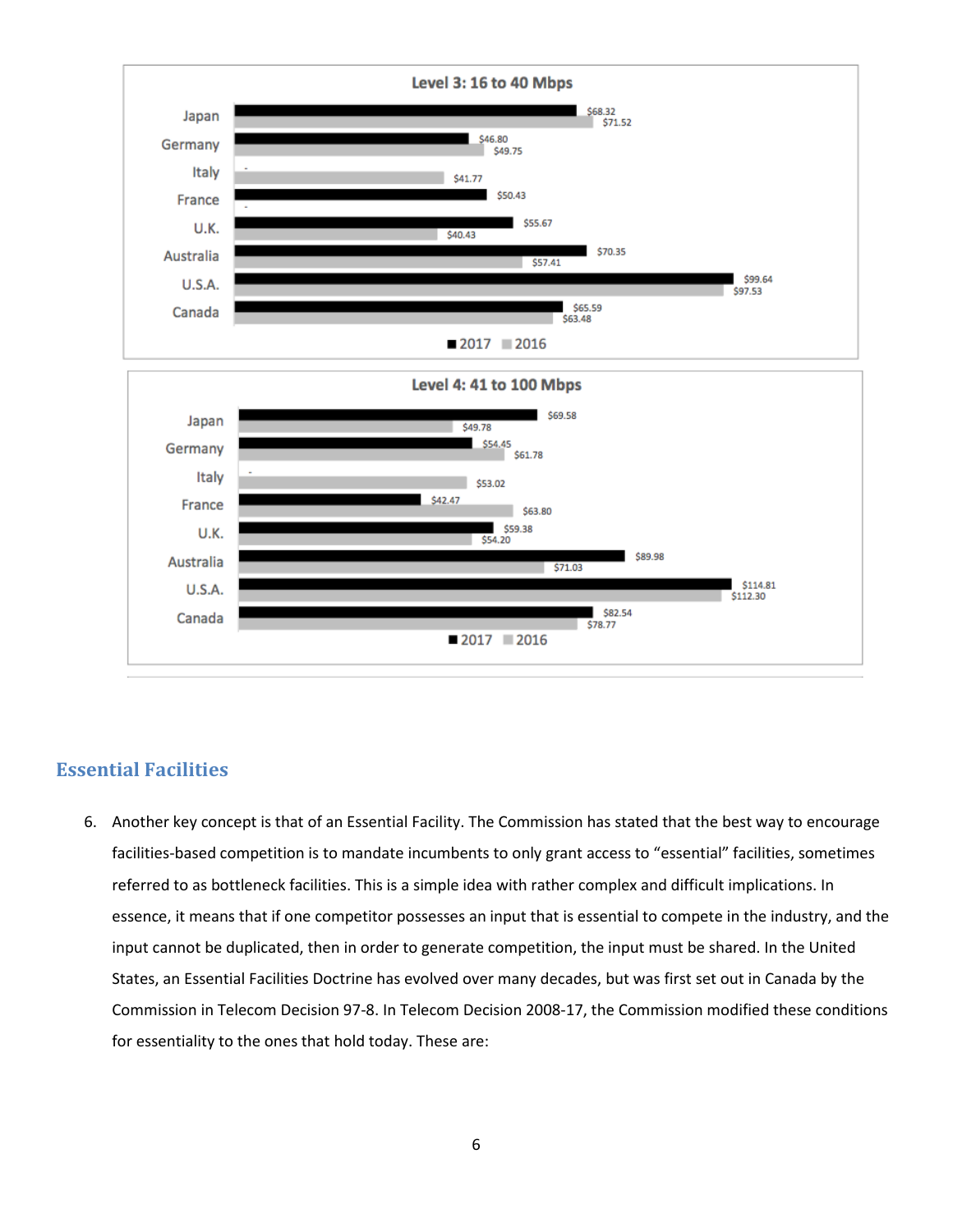- a. The facility is required as an input by competitors to provide telecommunications services in a relevant downstream market. [18](#page-6-0)
- b. The facility is controlled by a firm that possesses upstream market power such that withdrawing mandated access to the facility would likely result in a substantial lessening or prevention of competition in the relevant downstream market.<sup>[19](#page-6-1)</sup>
- c. It is not practical or feasible for competitors to duplicate the functionality of the facility.  $^{20}$  $^{20}$  $^{20}$
- 7. This definition is largely consistent with the views of the Competition Bureau expressed at the hearing leading to Telecom Decision 2008-17.<sup>21</sup> Subsequently, in its June 2014 submission to the proceeding that led to Telecom Regulatory Policy 2015-326, the Competition Bureau endorsed this framework and suggested further that regulatory measures should be focused on the outcomes in the retail market.<sup>[22](#page-6-4)</sup> The original monopoly standard established in Telecom Decision 97-8 would have prevented competitors from obtaining access to some essential facilities even if downstream competition was limited and inefficient.<sup>[23](#page-6-5)</sup>
- 8. In Telecom Regulatory Policy 2015-326 the Commission also added policy considerations to its objectives in mandating wholesale services, most notably the objectives of promoting innovation and investment.<sup>[24](#page-6-6)</sup>

<span id="page-6-0"></span> $18$  The Commission uses this criterion as a basis to evaluate the essentiality of an input. If the input is not needed to compete in the downstream market, then access should not be provided since the input might be used by a company as part of a firm's business strategy.

<span id="page-6-1"></span><sup>&</sup>lt;sup>19</sup> The condition was changed from monopoly power to market power because the Commission believes that possessing market power in the wholesale market is a sufficient condition to create negative effects (i.e. substantial lessening or prevention of competition) in the downstream market.

<span id="page-6-2"></span> $^{20}$ The Commission considers duplicability to be a key factor in determining essentiality because it is directly linked to the degree of market power in the upstream market. Telecom Decision CRTC 2008-17 at [28-36].

<span id="page-6-3"></span><sup>&</sup>lt;sup>21</sup> Telecom Decision CRTC 2008-17 at [8-11].

<span id="page-6-4"></span><sup>&</sup>lt;sup>22</sup> Second Intervention of the Competition Bureau to the Commission in the proceeding initiated by Telecom Notice of Consultation CRTC 2013-551, June 27, 2014, CRTC File No. 8663-C12-201313601, (hereafter "Competition Bureau Submission") at [9].

<span id="page-6-5"></span><sup>&</sup>lt;sup>23</sup> Competition Bureau Submission at [9].

<span id="page-6-6"></span><sup>&</sup>lt;sup>24</sup> Telecom Regulatory Policy CRTC 2015-326 for example at [51]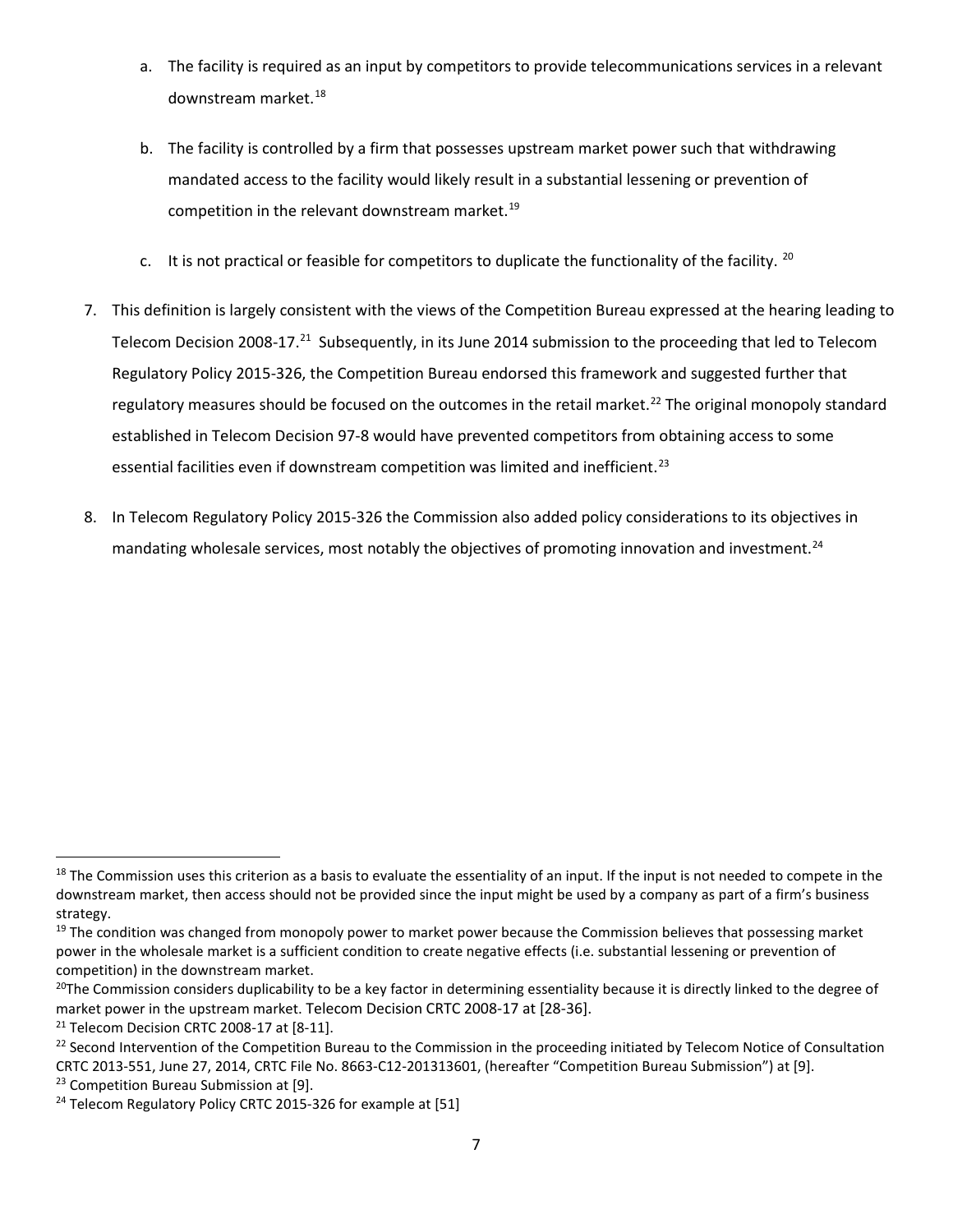## <span id="page-7-0"></span>**An Economic Analysis**

<span id="page-7-1"></span>**How should broadband markets be defined in terms of substitutability (based on geography and service characteristics (the main one being speed)?**

## <span id="page-7-2"></span>**A. Wholesale HSA markets**

- 9. The first element of the Telecom Decision 2008-17 test for Essentiality is that the upstream suppliers of the scarce input must possess significant market power. Although not a direct test, the conventional way to establish market power is to delineate product and geographic markets using the hypothetical monopolist test from competition law.<sup>[25](#page-7-3)</sup> As the Commission stated in Telecom Regulatory Policy 2015-326, "The first step in applying the Essentiality Test is to define the relevant markets for the wholesale service in question, which include product and geographic components"[26](#page-7-4).
- 10. The Commission has concluded that wholesale wireline HSA has sufficiently few substitutes that it does constitute a relevant product market. <sup>[27](#page-7-5)</sup> In addition, the Commission stated that, "in general, wholesale HSA services have not been provided voluntarily by the industry, requiring regulatory intervention to do so, and there is no convincing basis upon which the Commission could conclude that this will change in the foreseeable future."<sup>[28](#page-7-6)</sup>
- 11. Wireless Internet access has been the one feature to change the landscape over the past decade or so, with the advent of 3G and 4G access speeds, and increasing consumer use of mobile devices for accessing the Internet. Of course, wireless services are generally offered as *retail* services, there is practically no wholesale market for wireless access, e.g. for purchase by the existing competitors. If wireless has become an important competitor to wireline services this would impact the upstream wholesale market through an effect on the elasticity of demand for wholesale HSA. Wholesale HSA demand is a derived demand from downstream retail demand and the more substitutes that are available at the retail level, the greater will be the elasticity of retail demand for retail broadband services and hence the greater will be the elasticity of the derived demand for wholesale

<span id="page-7-3"></span><sup>&</sup>lt;sup>25</sup> The Hypothetical Monopolist test is articulated in the Competition Bureau's Merger Enforcement Guidelines, Section 4.3 but is applied in other areas of competition law, including conspiracies and abuse of dominance.

<span id="page-7-4"></span><sup>&</sup>lt;sup>26</sup> Telecom Regulatory Policy CRTC 2015-326 at [34].

<span id="page-7-5"></span><sup>&</sup>lt;sup>27</sup> The relevant market "includes aggregated and disaggregated wholesale HSA services offered over various technologies, including DSL over copper or over a hybrid of copper and fibre (including FTTN), HFC cable, and FTTP access facilities". See Telecom Regulatory Policy CRTC 2015-326 at [114-115].

<span id="page-7-6"></span><sup>&</sup>lt;sup>28</sup> Telecom Regulatory Policy CRTC 2015-326 at [121].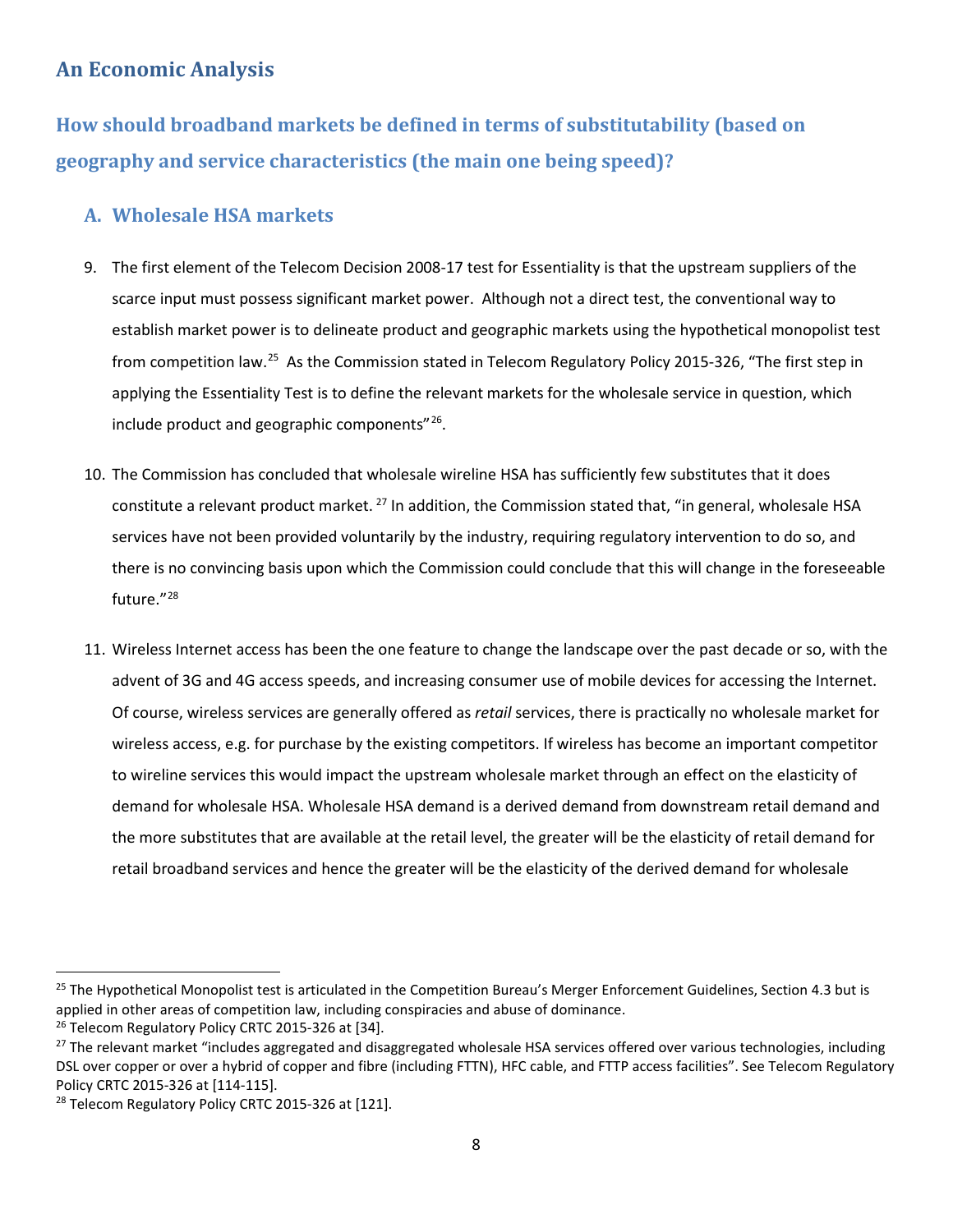wireline HSA also. This is the mechanism by which wireless Internet access could in theory impact the degree of market power exercised upstream by the ILECs and cable companies.

- 12. Wireless speeds are in the order of 30 Mbps for 4G where it is available. However, landline speeds are increasing at least as fast as wireless speeds, and speeds of greater than 100 Mbps are now widely available.<sup>[29](#page-8-0)</sup> Roughly speaking, wireline speeds are maintaining a ratio of ten times faster than wireless speeds. I would conclude therefore that wireless services are still too slow and too expensive, except in rare cases, to affect market power in wholesale HSA, although this may change in the future. [30](#page-8-1)
- 13. Additionally, geographic markets relevant to the identified product must also be defined before any determinations of market power can be made. Geographic markets identify the location of suppliers who compete for a given set of buyers. The most appropriate geographic market for wholesale HSA is likely the pointof-interconnection ("POI") between a competitor and an incumbent, whether that incumbent be an ILEC or cable company, because the only rival that an ILEC has at the POI is the cable company and vice versa for the cable company. There is no alternative supply of wholesale HSA other than these two alternatives. To the extent that the coverage areas (i.e. the geography and customer base that can be served from these POIs via wholesale HSA) of two POIs overlaps, then the overlapping area covered by incumbent telephone and cable company POIs would constitute the relevant geographic market. Another rival supplier who wished to compete for wholesale customers would require a prohibitive investment in network infrastructure so that possibility can be safely excluded. It should also be noted that if the geographic market coincides with the POI it will vary with the degree of disaggregation i.e. under an aggregated wholesale HSA system, for example, one POI supplies the whole of Ontario and Quebec, so that the geographic market would be much larger.<sup>[31](#page-8-2)</sup>
- 14. The lack of substitutes at the wholesale level can facilitate the exercise of market power when the number of upstream suppliers is limited. The Commission found in Telecom Regulatory Policy 2015-326 that "together, the incumbent carriers are the sole suppliers of the underlying wholesale services available to competitors, and together have the entire upstream market".<sup>32</sup>

<span id="page-8-0"></span><sup>&</sup>lt;sup>29</sup> Average wireless download speeds in Canada are approximately 35 Mbps and average wireline download speeds in Canada are approximately 60 Mbps according to http://www.speedtest.net/reports/canada/.

<span id="page-8-1"></span><sup>&</sup>lt;sup>30</sup> "Based on the significant disparity in price, quality, speed, and capacity, reliance on wireless wholesale alternatives would not enable competitors to effectively compete with the wireline broadband services offered by the incumbent carriers within their serving regions." See Telecom Regulatory Policy CRTC 2015-326 at [122].

<span id="page-8-2"></span><sup>&</sup>lt;sup>31</sup> My conclusion on geographic markets differs somewhat from that of the CRTC, who deemed the incumbent carriers' serving region to be "the appropriate basis upon which to make decisions with respect to the mandated provision of wholesale HSA services. See Telecom Regulatory Policy CRTC 2015-326 at [116].

<span id="page-8-3"></span><sup>&</sup>lt;sup>32</sup> Telecom Regulatory Policy CRTC 2015-326 at [121].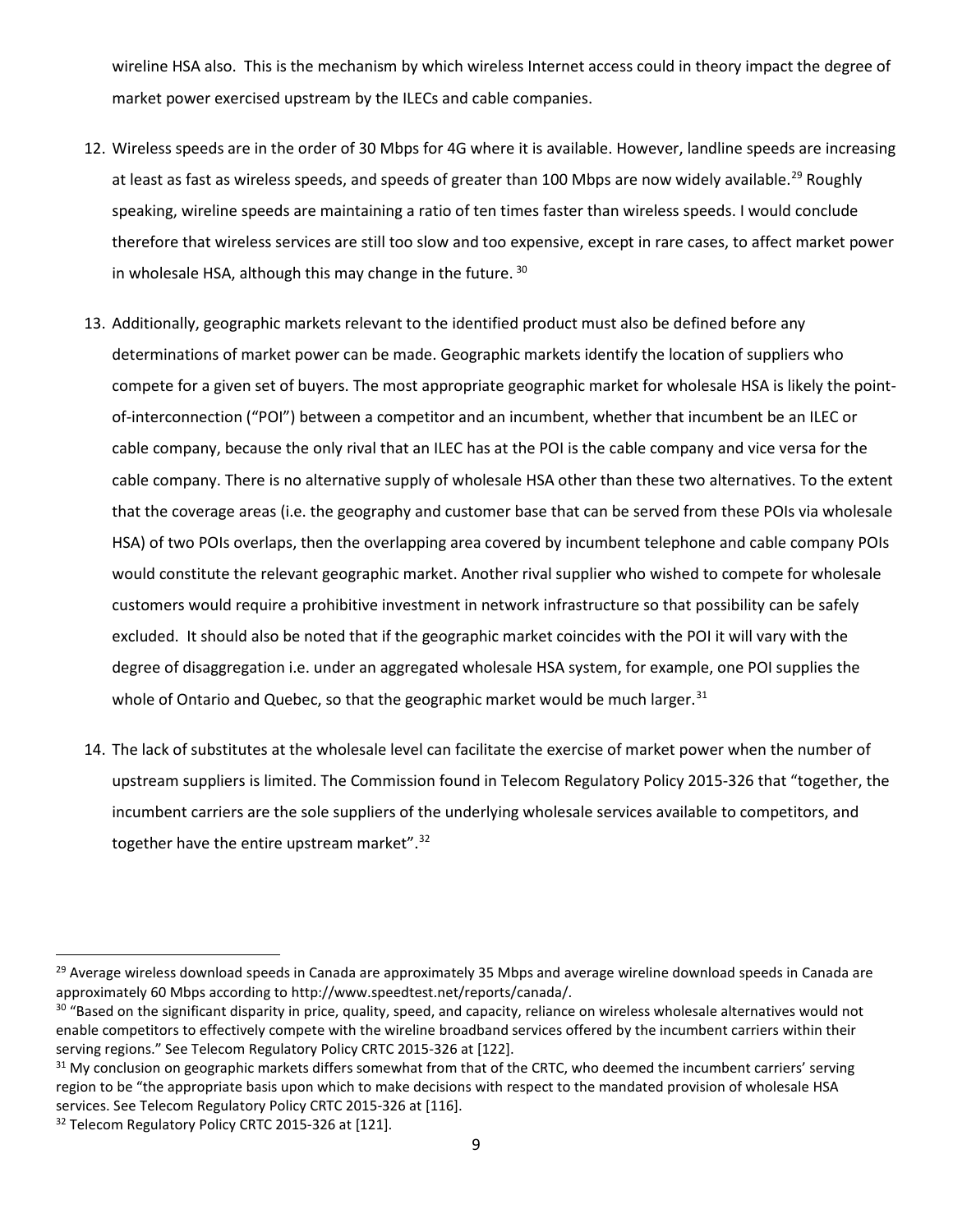- 15. With only two suppliers available in most wholesale HSA markets, standard oligopoly theory from economics would predict an outcome where significant market power is exercised, at the expense of competitors who are the direct wholesale customers and also ultimately to the detriment of the final retail customers of high speed Internet services, who suffer higher prices and less diversity, choice and innovation in their choice of retail options. In addition, such highly concentrated markets are conducive to coordinated behaviour, which does not need to involve explicit agreements between dominant firms because of the ease of monitoring competitors' actions and detecting deviations (e.g, price cutting) due to the limited number of competitors. For example, Firm A can decide to raise its price knowing that Firm B will follow since the price increase is beneficial for both dominant firms in a given industry. Neither firm will undercut each other's price because doing so would lead to a price war which would not be profitable for either dominant firm. The effects of such behavior could include higher price levels, lower product quality or lower service levels. It is not surprising that the Commission concluded that "there is limited competition for wholesale HSA services between the ILECs and the Cablecos, and what competition that does exist today is largely, if not entirely, a result of regulatory intervention. Consequently, there is limited rivalrous behaviour to constrain upstream market power."[33](#page-9-0)
- 16. The large incumbent telecom companies, such as Bell Canada (including Bell Canada in Ontario, Quebec, the Atlantic provinces, and Manitoba), Rogers Communications Canada Inc. ("Rogers"), TELUS Communications Inc. ("TELUS"), Shaw Communications Inc. ("Shaw"), Cogeco Communications Inc. ("Cogeco"), Saskatchewan Telecommunications ("SaskTel"), Bragg Communications Inc. operating as Eastlink ("Eastlink"), and Quebecor Media Inc. on behalf of its affiliate Videotron Ltd. ("Videotron") compete with each other on a recurring basis in many markets, including wireless, Internet, voice and video/TV services. In such a market environment, the exercise of market power due to coordinated effects is highly likely, in addition to the standard unilateral effects analysis that derives from oligopoly theory. Essentially this means that repeated interactions of large competitors in many markets will facilitate them behaving in a collusive manner, at least partially, but without recourse to any tangible collusive agreements.<sup>34</sup> The consequences for wholesale customers and ultimately for retail consumers are that unilateral effects analysis will *underpredict* the degree of market power that will likely result from any given market environment.<sup>[35](#page-9-2)</sup> In the wholesale HSA markets the implication is that greater

<span id="page-9-0"></span><sup>&</sup>lt;sup>33</sup> Telecom Regulatory Policy CRTC 2015-326 at [123].

<span id="page-9-1"></span><sup>&</sup>lt;sup>34</sup> "Coordinated effects" was recently defined by the Competition Bureau in "Competition Bureau statement regarding Bell's acquisition of MTS", February 15, 2017: "Coordinated effects involves interaction by a group of firms (including the merged firm), that is profitable for each firm, because of the firms' accommodating reactions to the conduct of the others. In essence, firms who repeatedly compete in the same market can develop an unspoken understanding that each firm will respond cooperatively to the behaviour of the other firms. While the coordinating firms may not explicitly communicate with each other, this behavior facilitates higher market prices. For instance, a firm may raise its price if it expects others to follow, even if it would not have been profitable to do so independently." <http://www.competitionbureau.gc.ca/eic/site/cb-bc.nsf/eng/04200.html>

<span id="page-9-2"></span><sup>&</sup>lt;sup>35</sup> Unilateral Effects analysis is the term used by competition economists to describe firm behaviour that takes advantage of market power in order to raise prices and restrict output, but not as a result of collusive behaviour with its rivals.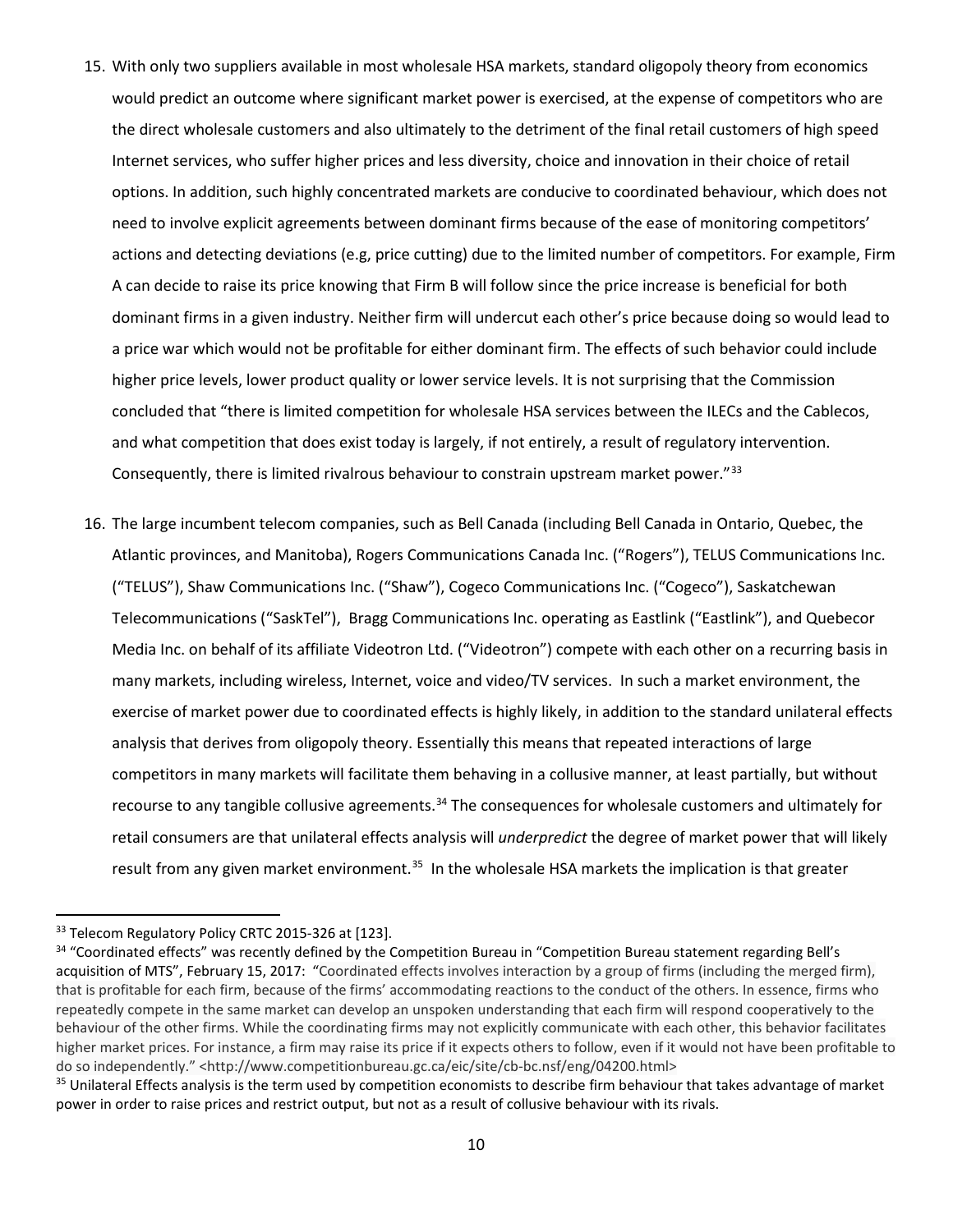market power is being exercised than would be predicted by a standard unilateral effects model of duopoly. Both the Competition Bureau and the Commission have endorsed this view in the telecom industry. For example, in reviewing the proposed acquisition by Bell Canada of MTS Allstream, the Competition Bureau concluded that as a result of coordinated behaviour among Bell, TELUS and Rogers, mobile wireless prices in Canada are higher in regions where Bell, TELUS and Rogers do not face competition from a strong regional competitor.[36](#page-10-1)

17. In sum, there is little doubt that wholesale HSA constitutes a product market, because there is very little substitutability between wholesale HSA services and other products. Although wireless Internet services are creating some competition at the retail level for the wireline broadband industry, such competition is relatively ineffective at present and unlikely to increase the elasticity of demand significantly for the wholesale HSA market.

## <span id="page-10-0"></span>**B. Retail Broadband markets**

18. In addition to the wholesale markets, there are also retail markets for high speed broadband service. As well as Internet access, high speed broadband also supports other services such as Internet Protocol Television ("IPTV") and Voice over Internet Protocol ("VoIP") telephone service. Both the Commission and the Competition Bureau believe that policy decisions should aim at creating a competitive market in the downstream market.<sup>[37](#page-10-2)</sup> Thus, it is crucial to understand the retail markets. Following from the wholesale product market analysis, the retail wireline broadband market has limited substitutes as well. Given users' usage and speed requirements, wireline broadband is the preferred option for most consumers. Wireless and satellite services generally have a lower bandwidth for a higher price relative to wireline services.<sup>[38](#page-10-3)</sup> Further, the Competition Bureau suggests that residential and business users should be classified into different markets. Generally, the bandwidth required by business users is higher than the one chosen by residential users.<sup>[39](#page-10-4)</sup> In the Commission's 2017 Communications Monitoring Report, services for business and residential users are analyzed separately. Some services, such as "Business Transport", are generally used by large business customers.<sup>[40](#page-10-5)</sup> Thus, I conclude that wireline broadband is a well-defined competition product market, possibly subdivided further into residential and business services.

<span id="page-10-1"></span><sup>&</sup>lt;sup>36</sup> See "Competition Bureau statement regarding Bell's acquisition of MTS", February 15, 2017, at http://www.competitionbureau.gc.ca/eic/site/cb-bc.nsf/eng/04200.html.

<span id="page-10-3"></span><span id="page-10-2"></span><sup>&</sup>lt;sup>37</sup> Telecom Decision CRTC 2008-17 at [8], [30-32].<br><sup>38</sup> Telecom Regulatory Policy CRTC 2015-326 at [126].<br><sup>39</sup> Competition Bureau Submission at [15-16].

<span id="page-10-5"></span><span id="page-10-4"></span><sup>40</sup> Canadian Radio-television and Telecommunications Commission, *Communications Monitoring Report 2017*, pp.256-257 ("CMR 2017").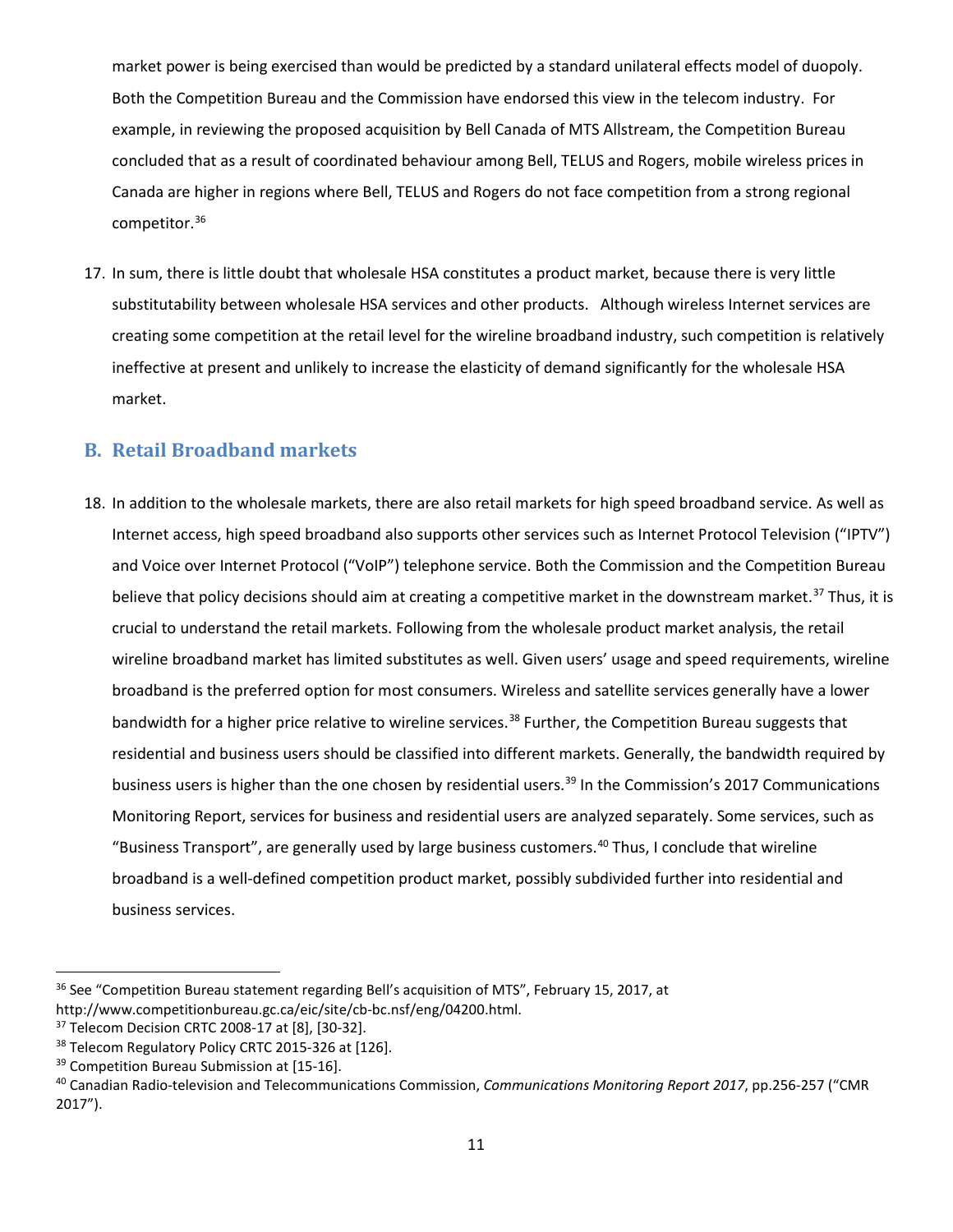- 19. Turning to the geographic market for retail broadband service, competition is available to retail customers from the ILECs, the cable companies, from competitors, and to a lesser extent from satellite and wireless providers. In particular, a geographic market can be defined "around the network of an ILEC based on its overlapping footprint with competing networks".<sup>[41](#page-11-0)</sup> The relevant geographic boundary is likely no smaller than the provincial level.
- 20. In its annual Communications Monitoring Reports, the Commission analyzes the price range for a given speed in urban and rural parts of each province and territory.<sup>[42](#page-11-1)</sup> A more detailed price analysis is performed in selected urban centres of Canada.<sup>[43](#page-11-2)</sup> These analyses are presented in the following diagrams. The number(s) between the parentheses represent how many Internet service providers are present in that region. We can see that, in a given urban centre, the number of providers is approximately the same for all locations within that region, which confirms that people living in that region have similar options. Therefore, these locations can be aggregated into one relevant geographic market.



21. Currently, incumbent carriers' market power at the retail level is mitigated to some degree by competitors who purchase wholesale HSA services from them. The withdrawal of mandated wholesale access would release the potential market power because incumbents would have the ability to raise the wholesale rates, which would

<span id="page-11-0"></span><sup>&</sup>lt;sup>41</sup> Competition Bureau Submission at [17-18].

<span id="page-11-1"></span><sup>42</sup> CMR 2017, pp.266-268.

<span id="page-11-2"></span><sup>43</sup> CMR 2017, pp.263-265.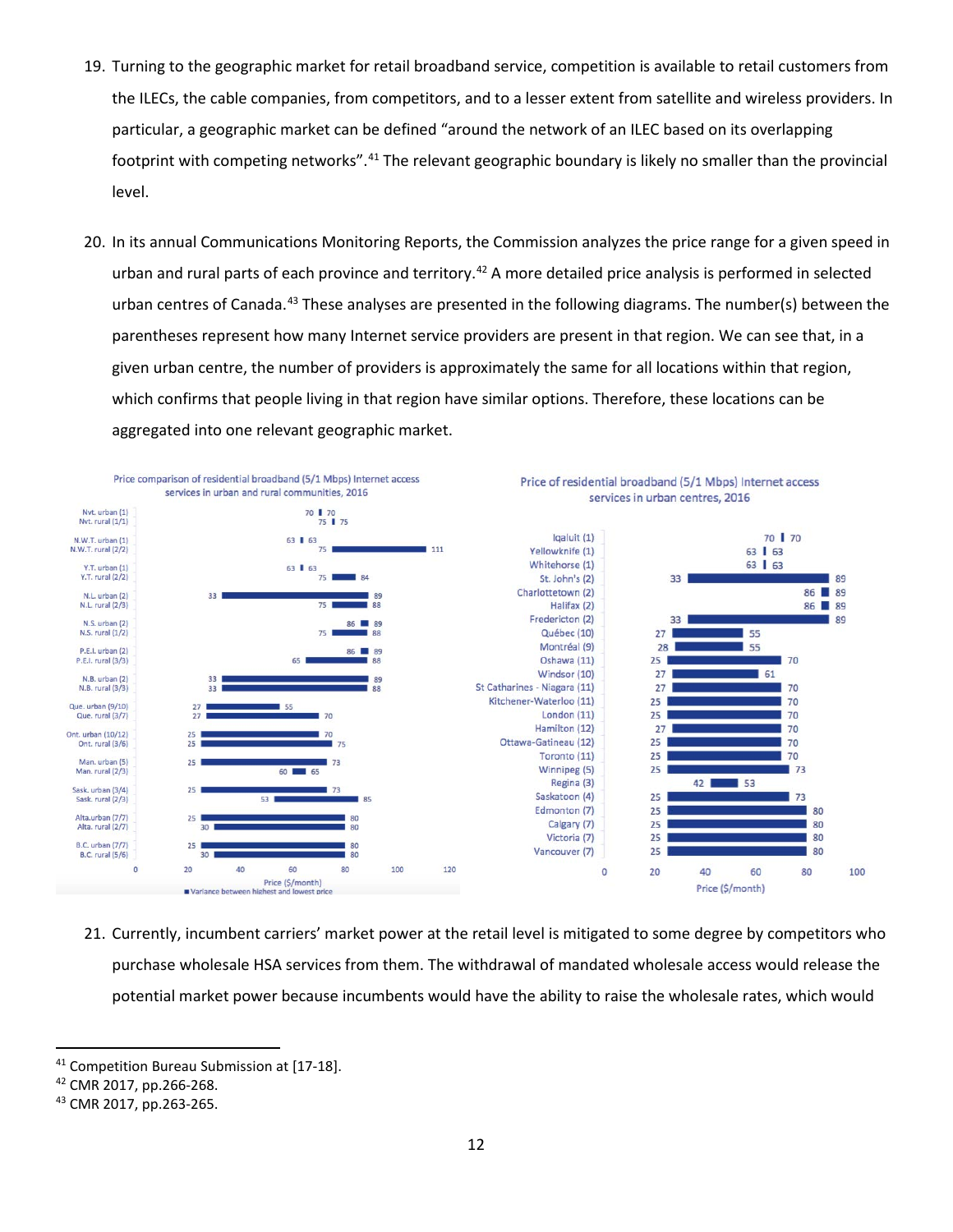squeeze competitors out of the retail HSA market.<sup>[44](#page-12-2)</sup> The Commission concluded that "without the mandated provision of wholesale HSA services, most retail customers in Canada would eventually be left with a very limited choice of Internet service providers."[45](#page-12-3) As illustrated below, ILECs and cable companies dominate the retail market, especially in residential markets. Without mandated access, the market share of what the Commission refers to in the diagrams below as alternative service providers, which includes competitors to the incumbent telecom companies, would gradually decrease.<sup>[46](#page-12-4)</sup>



Figure 5.3.10 Internet access service revenue shares, by market and type of service provider, 2016 (%)

Source: CRTC data collection

### <span id="page-12-0"></span>**When is facilities-based competition not sufficient to maximize economic welfare?**

#### <span id="page-12-1"></span>**Circumstances when forced construction of facilities leads to economic inefficiency**

- 22. It is a trivial task to construct a theoretical example in which an insistence on facilities-based competition will *lower* economic efficiency rather than increase it. Suppose that a vertically integrated incumbent possesses an input that is essential for operating in the industry, but has unlimited capacity (or just a very large amount of excess capacity). The input can feasibly be duplicated, but has a large fixed cost ("F1") that is incurred annually.
- 23. Economic efficiency requires that the input be shared between the two firms. Forcing the entrant/competitor to duplicate the fixed input is a dead weight cost to society, and pure economic inefficiency. But forcing the competitor to build their own version of the input is precisely what facilities-based competition requires. This simple economic logic seems to have become lost, or at least neglected, in the more recent emphasis on encouraging exclusively facilities-based competition.

<span id="page-12-2"></span><sup>&</sup>lt;sup>44</sup> Telecom Regulatory Policy CRTC 2015-326 at [127].

<span id="page-12-3"></span><sup>&</sup>lt;sup>45</sup> Telecom Regulatory Policy CRTC 2015-326 at [129].

<span id="page-12-4"></span><sup>46</sup> CMR 2017, p.273.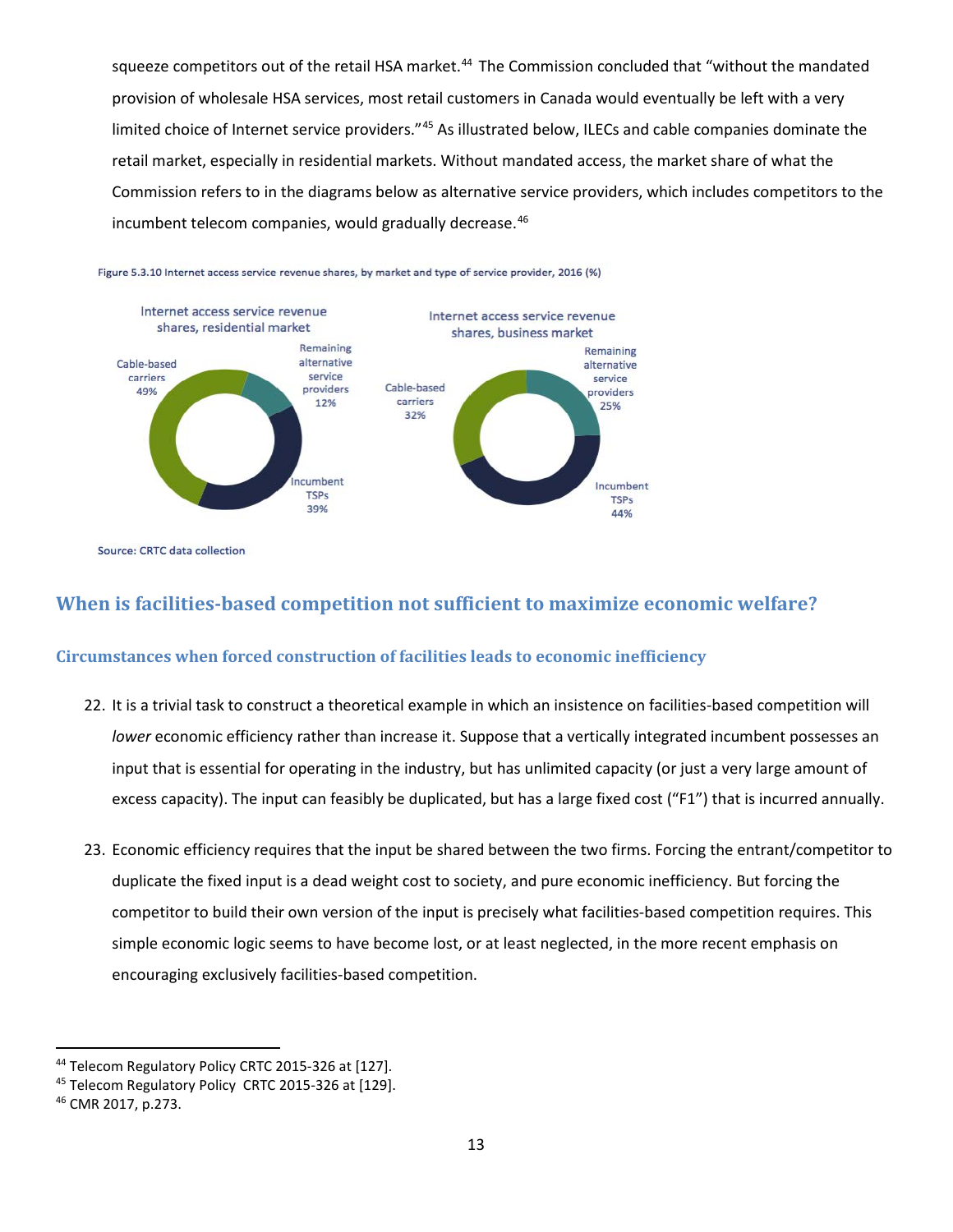24. Incumbents have argued that forcing them to share facilities reduces their incentives to invest. For instance, Bell Canada claimed that mandated access will reduce its incentives to invest in Fiber-to-the-Premises ("FTTP") networks.[47](#page-13-2) There is very little empirical evidence to support this claim. Economist and analyst views in support of Bell Canada's claim have for the most part been highly theoretical and hypothetical.<sup>[48](#page-13-3)</sup> However, even as a theoretical proposition, it could easily be false. Consider the previous example but now suppose that the entrant requires a fixed investment of F2 incurred annually in order to offer service, whether or not they connect to the incumbent's fixed input. If the entrant is forced by a requirement for facilities-based competition to incur both fixed costs F1 and F2 in order to offer service and compete, then it is perfectly possible that entry is *unprofitable*  because of the prohibitive additional costs, and thus competitive entry will not occur. In such a case, the consequence will be *reduced* investment and less competition than if the regulator facilitated access to the essential input. With mandated access, total investment, including the incumbent, will be F1 + 2F2 (or twice the F2 investment); without mandated access, total investment will be only F1 + F2.

The additional cost of a facilities-based investment policy in this example is of course that we would have a persistent monopoly, and no competition in retail service, along with the additional dynamism and innovation that retail competition featuring service-based competition would bring.

# <span id="page-13-0"></span>**Are conditions in Canada such that it is worthwhile to incur the costs of promoting servicebased competition?**

## <span id="page-13-1"></span>**What is the current status of retail broadband competition in Canada?**

25. In 2016, the retail Internet industry generated 23% of total retail telecommunications industry revenue.<sup>[49](#page-13-4)</sup> In Telecom Regulatory Policy 2016-496, the Commission recognizes the importance of broadband availability and quality for Canadian consumers[.50](#page-13-5) As a result, the Commission set several criteria to achieve its service objective of providing all Canadians with broadband Internet access services. For example, the speed offered to all Canadians should be at least 50 Mbps download and 10Mbps upload with unlimited data allowance. By the end of 2016, 84% of Canadian households could access services meeting Commission's criteria. The disparity between urban and rural areas of Canada is however significant. This service level was available to 96% of urban households, but only accessible by 39% of rural residents.<sup>51</sup> For a given speed, urban users have a larger

<span id="page-13-2"></span><sup>47</sup> Petition of Bell Canada to the Governor in Council to Vary Telecom Regulatory Policy CRTC 2015-326, Review of wholesale wireline services and associated policies, Oct. 20, 2015 (hereafter "Bell Petition"), pp.23-24.

<span id="page-13-3"></span><sup>48</sup> Bell Petition, pp.24-26.

<span id="page-13-4"></span><sup>49</sup> CMR 2017, p.253.

<span id="page-13-5"></span><sup>&</sup>lt;sup>50</sup> Telecom Regulatory Policy 2016-496.

<span id="page-13-6"></span><sup>51</sup> CMR 2017, p.254.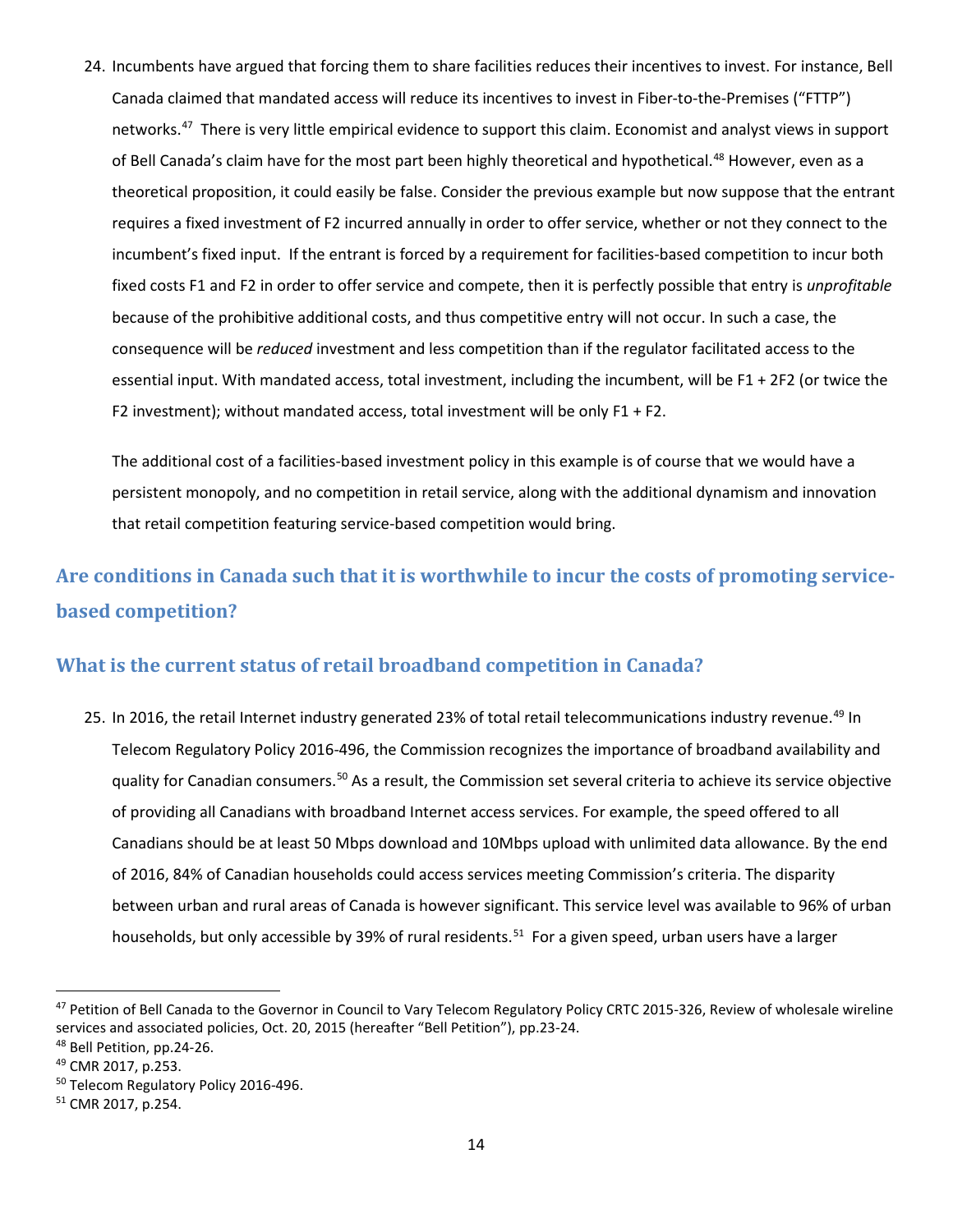number of suppliers than rural users. On average, urban users can choose from 6.6 providers, whereas rural subscribers can choose from 3.7 providers. Some higher speeds are not even available in rural areas.  $52$ 

- 26. Consumer data confirmed that Canadian consumers have been demanding faster Internet speed. Demand for speeds between 5 to 9 Mbps declined from 41.3% in 2012 to 19.9% in 2016. Meanwhile, subscriptions to speeds of 50 Mbps and higher increased from 3.6% in 2012 to 26.2% in 2016.<sup>[53](#page-14-1)</sup> Additionally, 15.8% of residential users are subscribed to Internet services that have advertised download speeds of 100 Mbps or more.<sup>[54](#page-14-2)</sup> These subscribers could be affected by the speed cap imposed on aggregated wholesale HSA in Telecom Regulatory Policy 2015-326.[55](#page-14-3) Along with the increase of demand in speed, consumers also demand more bandwidth that could be attributed to higher-intensity Internet activities, such as video viewing. This is evidenced by the increase in unlimited subscriptions from 12% in 2012 to 23% in 2016.<sup>[56](#page-14-4)</sup>
- 27. As of 2016, incumbent telecommunication service providers<sup>[57](#page-14-5)</sup> and cable-based carriers<sup>[58](#page-14-6)</sup> dominated the retail Internet industry with 88% of its total revenue. Although the residential market share for other service providers<sup>[59](#page-14-7)</sup> has increased from 2012 to 2016, they still only provided for 13% of Canadian residential subscribers in 2016, as indicated by the following diagrams. It is worth noting that 55% of competitors' subscribers have unlimited Internet packages even though only 23% of all Canadian subscribers had unlimited Internet packages. [60](#page-14-8)

<span id="page-14-8"></span><sup>60</sup> CMR 2017, p.259.

<span id="page-14-0"></span> <sup>52</sup> CMR 2017, pp.266-268.

<span id="page-14-1"></span><sup>53</sup> CMR 2017, p.254.

<span id="page-14-2"></span><sup>54</sup> CMR 2017, p.271.

<span id="page-14-3"></span><sup>55</sup> Telecom Regulatory Policy 2015-326 at [154].

<span id="page-14-4"></span><sup>56</sup> CMR 2017, p.259.

<span id="page-14-5"></span><sup>&</sup>lt;sup>57</sup> Incumbent TSPs are the companies that provided Internet services on a monopoly basis prior to the introduction of competition via their telephone infrastructure. CMR 2017, p.256.

<span id="page-14-6"></span><sup>&</sup>lt;sup>58</sup> Cable-based carriers are the former cable monopolies that also provide telecommunications services via their cable infrastructure. CMR 2017, p.256.

<span id="page-14-7"></span><sup>&</sup>lt;sup>59</sup> Other service providers include fixed wireless service providers, resellers, and facilities-based non-incumbent providers. CMR 2017, p.256.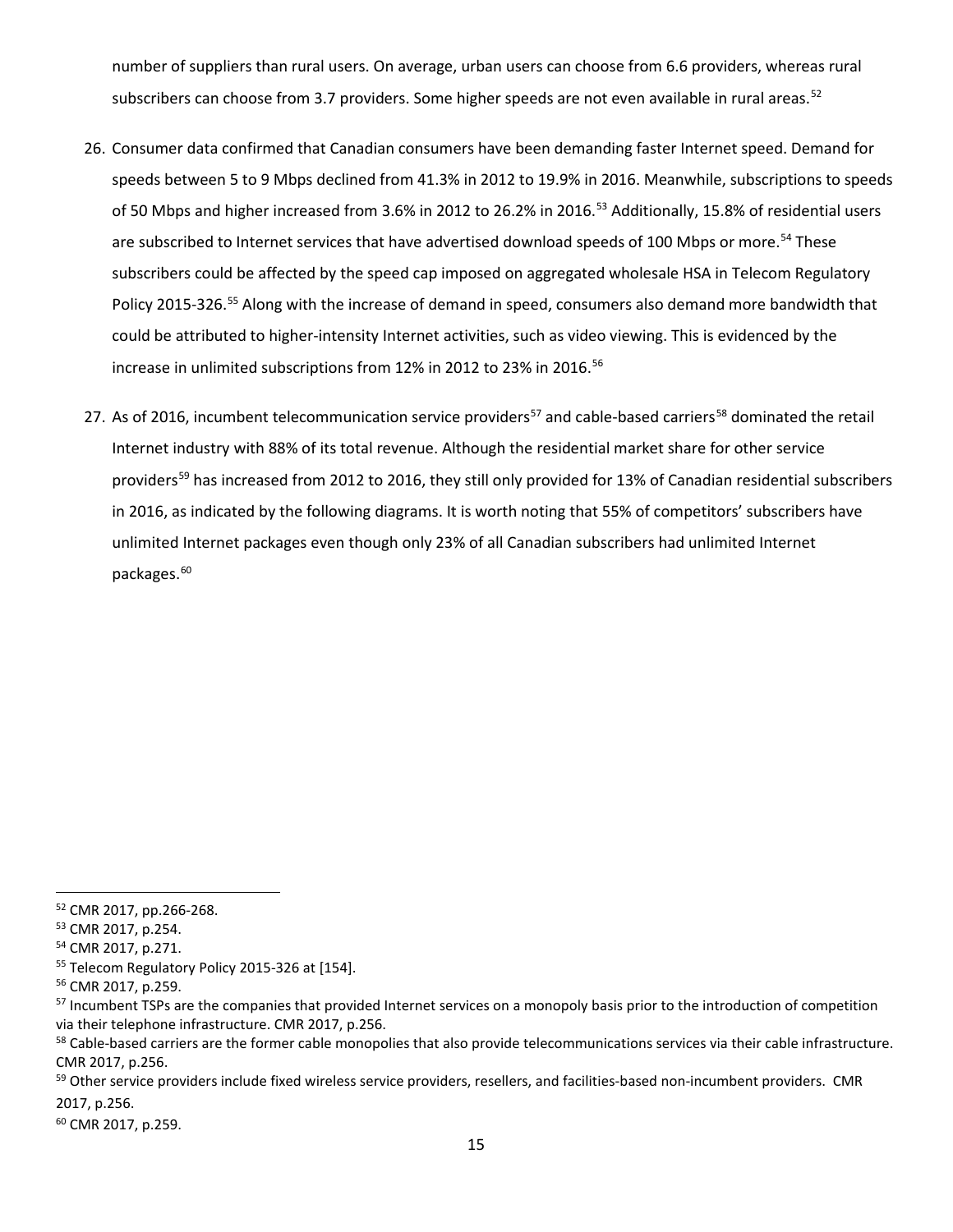Figure 5.3.1 Residential Internet service subscriber market share by type of service provider (%)



Source: CRTC data collection

# <span id="page-15-0"></span>**Assessing the benefits of service-based competition in retail broadband markets in Canada**

- 28. Canadians rely on high speed Internet for a variety of activities that fuel the economy. In a market study notice, the Competition Bureau pointed out that "high prices in the broadband sector can have negative spill-over effects into a wide range of economic activity".<sup>[61](#page-15-1)</sup> In the same notice, the Competition Bureau also reported that competitors' prices can be as much as 30% lower than prices offered by the ILECs and cable companies for similar services, which indicates that competitors are constrained from offering the full competitive threat that their price advantage should indicate.<sup>[62](#page-15-2)</sup>
- 29. In addition, the United States has been promoting facilities-based competition at the expense of service-based competition, and yet evidence indicates that prices in the United States for a given basket of wireline broadband service is significantly higher than the average of OECD countries as illustrated by the following table. <sup>[63](#page-15-3)</sup> [64](#page-15-4)

<span id="page-15-3"></span>incumbent's price is 17.91% to 34.33% higher than the reseller's price depending on the service level. Nordicity Report 2017, p.48. 63 Blondeel and Kiessling, p.12. See also, Analysis Group Report at [87].

<span id="page-15-2"></span><span id="page-15-1"></span><sup>&</sup>lt;sup>61</sup> Market Study Notice: Competition in Broadband Services, Competition Bureau (hereafter "Market Study Notice") at [2].  $62$  Market Study Notice at [6]. As an illustration, in an average minimum price comparison between incumbents and resellers, the

<span id="page-15-4"></span><sup>&</sup>lt;sup>64</sup> Analysis Group Report at Table 1.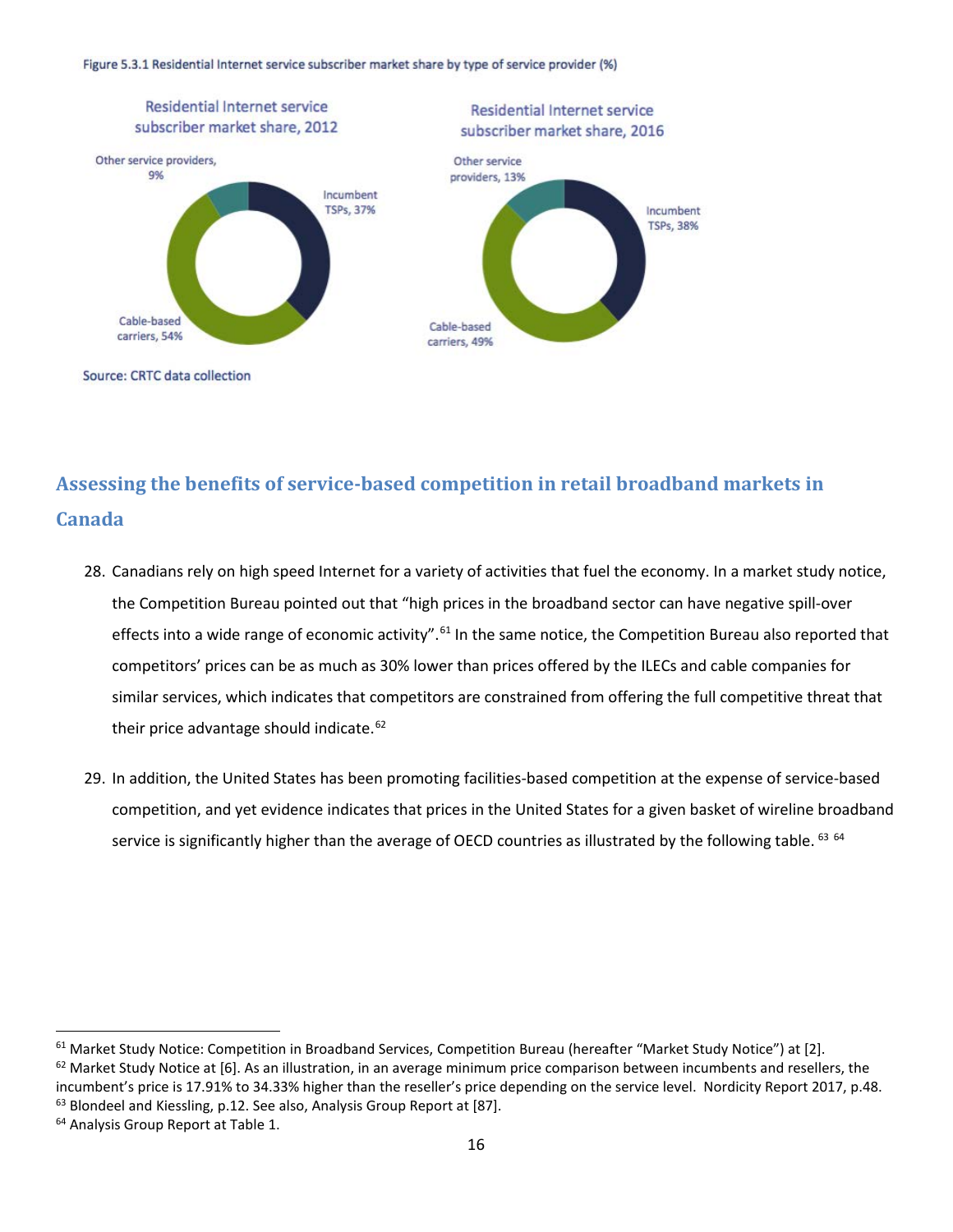#### Table 1: Wireline Broadband Prices, by Basket, September 2012

|                              | <b>Basket</b> |             | <b>OECD Average</b> | Canada  | <b>United States</b> |
|------------------------------|---------------|-------------|---------------------|---------|----------------------|
|                              | GB            | <b>Mbps</b> |                     |         |                      |
| <b>Low Usage</b><br>Profile  | 2             | 0.25        | \$27.20             | \$30.03 | \$27.49              |
|                              | 6             | 2.5         | \$30.23             | \$31.72 | \$43.95              |
|                              | 11            | 15          | \$35.00             | \$40.86 | \$43.99              |
|                              | 14            | 30          | \$44.66             | \$64.36 | \$73.32              |
|                              | 18            | 45          | \$52.01             | \$64.36 | \$89.82              |
| <b>High Usage</b><br>Profile | 6             | 0.25        | \$28.40             | \$31.72 | \$27.49              |
|                              | 18            | 2.5         | \$31.36             | \$36.36 | \$43.95              |
|                              | 33            | 15          | \$38.06             | \$40.86 | \$43.99              |
|                              | 42            | 30          | \$50.15             | \$64.36 | \$73.32              |
|                              | 54            | 45          | \$59.96             | \$64.36 | \$89.82              |

Note U.S Dollar, exchange rates based on purchasing power parity.

Source: OECD Broadband Portal, http://www.oecd.org/sti/broadband/oecdbroadbandportal.htm.

30. More vigorous service-based competition would help the Commission to achieve the objective established in Telecom Regulatory Policy 2016-496 – to provide all Canadians with broadband Internet access services. In a recent study, Gruber and Koutroumpis used data from 167 broadband markets over a time horizon of 11 years to assess the effects of competition regulations. They found that service-based competition could accelerate the diffusion of broadband access, whereas inter-platform competition generally does not lead to faster broadband roll out.<sup>[65](#page-16-0)</sup> Further, while full bundling (i.e. require some investments in network infrastructure) leads to higher service differentiation, they found that pure retail competition induces stronger price competition.<sup>[66](#page-16-1)</sup> They argue that duplication of network elements could be conducive to higher retail prices as a result of higher costs.<sup>[67](#page-16-2)</sup> Other studies have found similar results.<sup>[68](#page-16-3)</sup> A study on broadband policies in Finland and Sweden showed that the country that relied on unregulated market forces (i.e. Finland) had slower diffusion and higher prices in the early years of broadband.<sup>[69](#page-16-4)</sup> In addition, Lee et al. found that unbundling had a positive effect on the speed of fixed broadband diffusion.<sup>[70](#page-16-5)</sup> Lower price and higher service availability could lead to increased consumer choices. The lower price level offered by competitors could explain why as many as 55% of their subscribers

<span id="page-16-0"></span><sup>&</sup>lt;sup>65</sup> Gruber, H. and P. Koutroumpis (2013), "Competition Enhancing Regulation and Diffusion of Innovation: The Case of Broadband Networks," Journal of Regulatory Economics, 43(2), pp. 168-195 (hereafter "Gruber and Koutroumpis").

<span id="page-16-1"></span><sup>&</sup>lt;sup>66</sup> Gruber and Koutroumpis, pp.191-192. <sup>67</sup> Gruber and Koutroumpis, pp.191-192.

<span id="page-16-3"></span><span id="page-16-2"></span><sup>&</sup>lt;sup>68</sup> Eskelinen, H., L. Frank, L., and T. Hirvonen (2008). "Does Strategy Matter? A Comparison of Broadband Rollout Policies in Finland and Sweden," Telecommunications Policy, 32(6), pp. 412-421 (hereafter "Eskelinen et al"); Lee, S., M. Marcu and S. Lee (2011), "An Empirical Analysis of Fixed and Mobile Broadband Diffusion," Information Economics and Policy, 23, pp. 227-233. (hereafter "Lee et

al.")

<span id="page-16-4"></span><sup>69</sup> Eskelinen et al., p.420.

<span id="page-16-5"></span><sup>70</sup> Lee et al.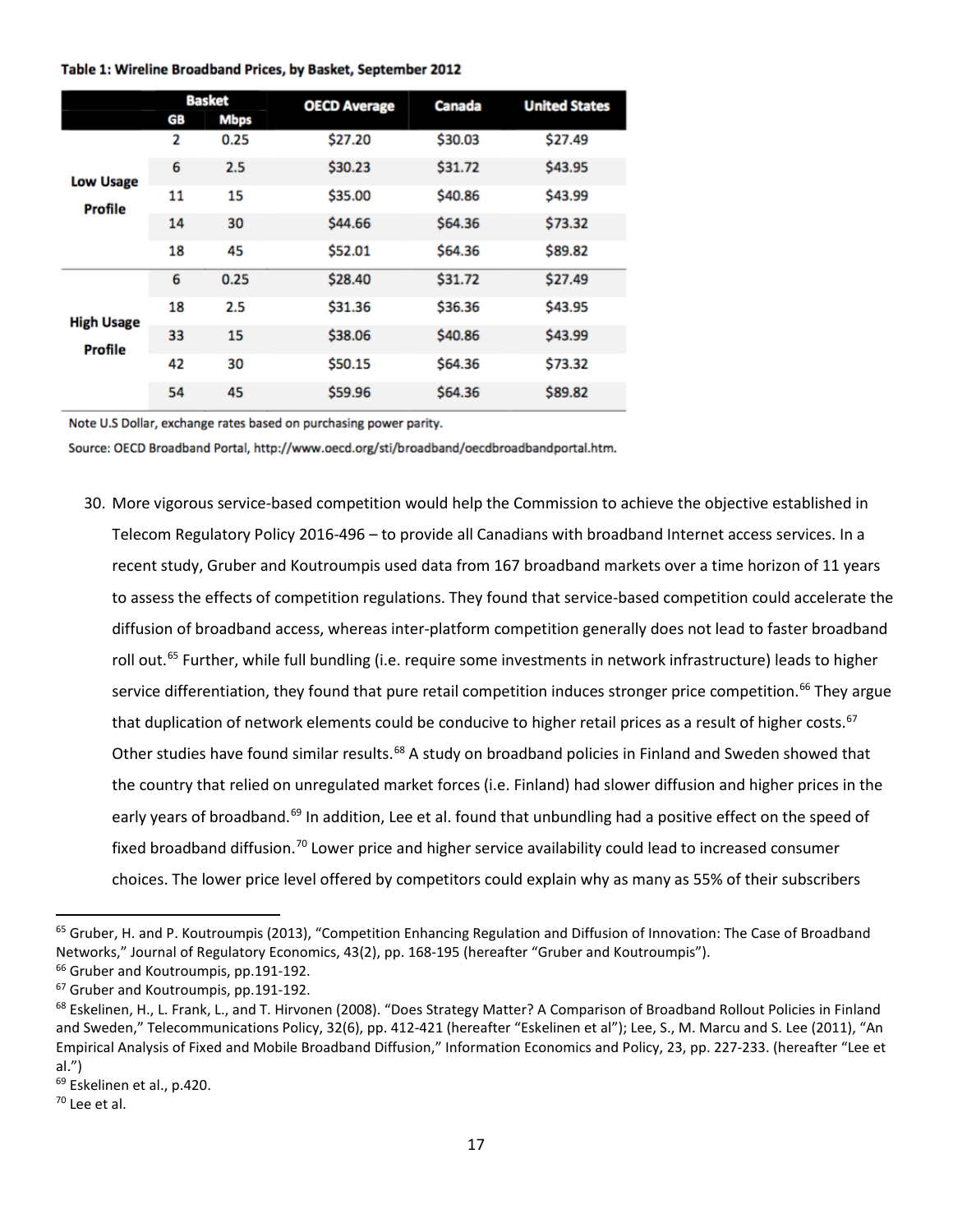have an unlimited data allowance and 75% of them have a data allowance of 300 GB or higher.<sup>[71](#page-17-1)</sup> Without the presence of competitors, the number of subscribers who could afford Internet subscriptions with unlimited data allowances would be limited. As the Commission indicated, only 23% of total subscribers have Internet subscriptions with unlimited data allowances when we extend the analysis to include ILECs and cable carriers.<sup>[72](#page-17-2)</sup> Encouraging service-based competition could ensure that the increasing demand for faster and better Internet services in Canada is satisfied.

## <span id="page-17-0"></span>**What conditions are needed to maximize the benefits of service-based competition?**

- 31. In this section, I will suggest some recommendations that should lead to an improvement in retail competition, and in particular, greater penetration and market share by the dynamic competitive sector. The general overarching message here is that to have a flourishing, dynamic and innovative retail competitive sector the competitors must be able to compete on a level playing field with the larger, vertically integrated incumbents. In the current environment there is a significant asymmetry, to the disadvantage of the competitors, in the competitive conditions facing the two sets of firms. The proposals below are designed to help establish greater competitive symmetry.
	- i. Provide the competitors access to key information possessed by incumbents. For example, Incumbents control service qualification databases that determine whether an end-user's premises can be served via retail and wholesale services. Incumbents are also privy to information regarding service provisioning intervals for installations, repairs and disconnections. The idea behind granting competitor access to these types of information is to provide a more symmetric operations basis for competitors vis a vis the dominant, vertically integrated incumbents.
	- ii. Enforce a competitor quality of service regime with financial deterrents that sets standards related to order processing, installations, repair, etc. that are equivalent to those applied by the incumbents to their own retail operations with financial consequences for non-compliance.
	- iii. Vertically integrated incumbents, whether ILECs or cable companies, have a significant competitive advantage over competitors in the form of access to multi-dimensional databases. For example, the information regarding the customers of retail competitors that is available to an incumbent from their wholesale business allows them to behave anticompetitively in terms of poaching or winbacks with respect to those customers. Perhaps a data barrier could be implemented between the

<span id="page-17-1"></span> <sup>71</sup> CMR 2017, p.259.

<span id="page-17-2"></span><sup>72</sup> CMR 2017, p.254.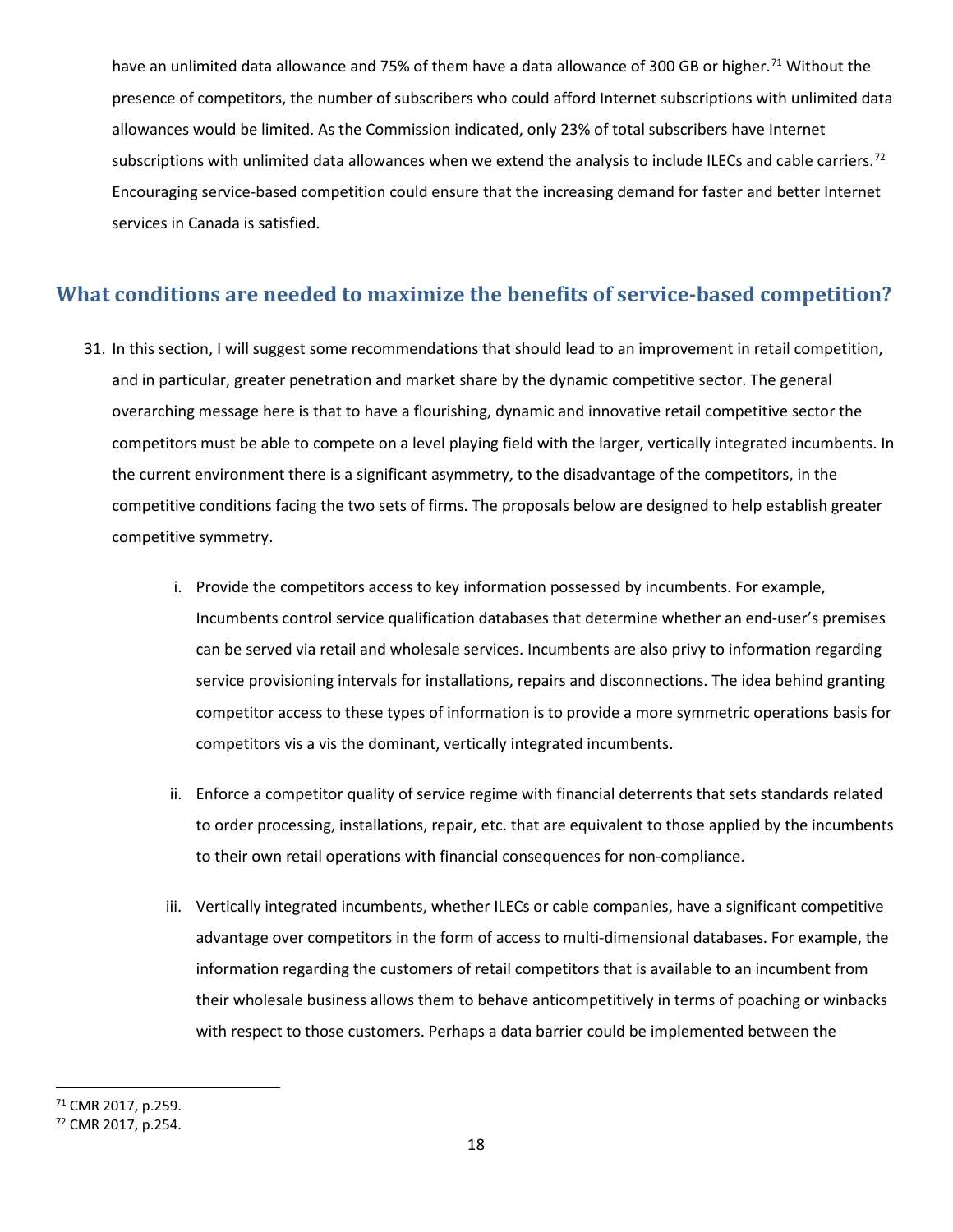databases on Internet customers and those of TV/video customers. As an analogy, banks cannot share or sell customer information with insurance companies, even when the latter are subsidiary companies of the same bank. The concern is that banks will leverage their huge competitive advantage in terms of customer information into unfair competition with stand-alone insurance companies.[73](#page-18-0)

- iv. Prevent incumbent head starts in offering new broadband speeds until wholesale conditions are such that competitors can offer equivalent service speeds at retail.
- v. Wholesale rate setting improvements including (1) Simplified costing methods; (2) accelerated rate decision-making; (3) industry costing knowledge and capacity building; and (4) ex post review of rates and cost model inputs.
- vi. Focus regulatory scrutiny on whether incumbent retail bundled pricing is anticompetitive, and works to the exclusion and competitive disadvantage of competitors, including those prevented from entering because of the unfair competition from bundles.<sup>[74](#page-18-1)</sup>
- vii. Ensure that the level of disaggregation of wholesale HSA services and how such services are accessed is economically efficient. Elsewhere in this report I have demonstrated that the full disaggregation framework envisioned in Telecom Regulatory Policy 2015-326 is both inefficient and uneconomic for competitors. An intermediate level of disaggregation for Bell Canada, similar to that being implemented for the cable companies in Ontario and Quebec, would provide competitor ISPs with an efficient platform whereby they are able to provide effective competition and supply a competitive check on the market power of the ILECs and cable companies.
- viii. In recognition that even a mid-layer of disaggregation imposes a costly and prolonged transition for competitors, continued access to aggregated HSA, including over FTTP facilities, without a speed cap is required to ensure that there are no gaps in wholesale service availability. This approach should persist until a market demonstrates appropriate conditions for aggregated HSA forbearance.
- ix. Port and fibre sharing functionality should be made available on all disaggregated HSA platforms to allow more efficient entry by competitors.

<span id="page-18-0"></span><sup>&</sup>lt;sup>73</sup> Starky (2006), pp. 1-3; Insurance Business (Banks and Bank Holding Companies) Regulations, "Prohibited Activities," available at http://laws-lois.justice.gc.ca/eng/regulations/SOR-92-330/FullText.html

<span id="page-18-1"></span> $74$  A standard test for exclusionary bundling is that set out by Nalebuff "Exclusionary bundling arises when a firm has market power in product A and faces competition in product B. A firm engages in exclusionary bundling when the incremental price for an A-B bundle over A alone is less than the long-run average variable costs of B. Nalebuff "Exclusionary Bundling" *Antitrust Bulletin,* 50 (2005).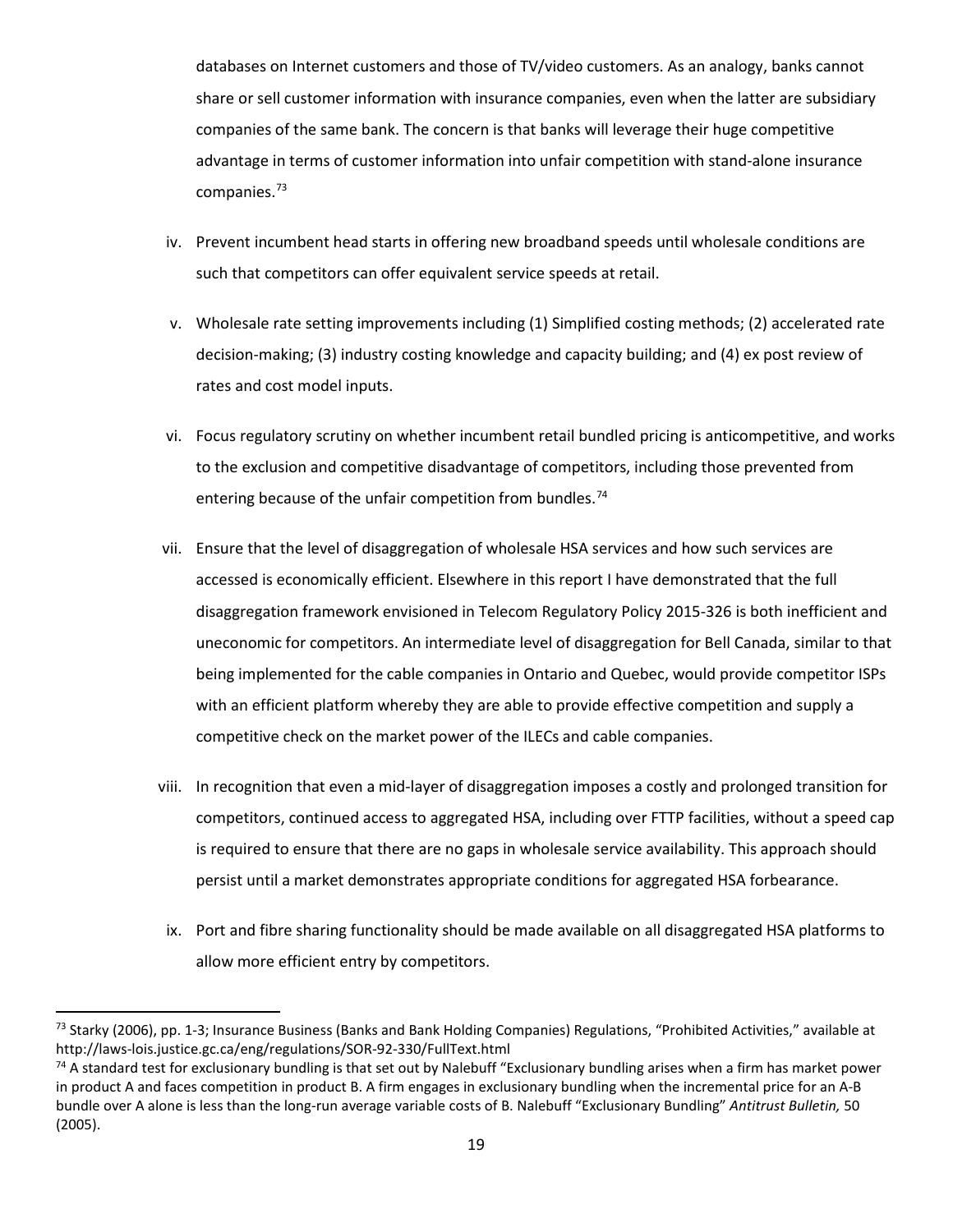# <span id="page-19-0"></span>**The Ladder of Investment theory and its role in the policy shift towards Disaggregated Wholesale HSA**

### <span id="page-19-1"></span>**The Ladder of Investment theory**

- 32. The Ladder of Investment theory (LOI) is a regulatory approach that consists of gradually decreasing the level of access to incumbents' infrastructure for new entrants. Starting from service-based entry at the resale level, new entrants would progressively invest in their own infrastructure. For instance, after a certain period of time, the resale level access to incumbents' infrastructure would be deregulated or denied. Then, the new entrants would be obligated to build their own infrastructure to a certain level in order to stay in the market. This process continues until the new entrant becomes a facility-based competitor. Such process can be compared to rung lifting. First, regulators should create access to progressively higher level of the incumbents' infrastructures (i.e. higher rung). Second, they must find a way to "burn the preceding rung".<sup>[75](#page-19-2)</sup>
- 33. In Telecom Regulatory Policy 2015-326, the Commission decided to phase out aggregated wholesale HSA and to require disaggregated wholesale HSA instead.<sup>[76](#page-19-3)</sup> The Commission's decision may have been motivated by the LOI theory. By removing access to aggregated wholesale HSA, the Commission's goal may have been to burn the preceding rung. Additionally, the requirement to implement disaggregated wholesale HSA would consist of an attempt to create access to a higher rung. Prior to the decision, competitors could run through the high-speed path that includes access, transport, and interface and aggregation components. That path could reach the premises of end-users through a limited number of interconnections with the incumbents' interfaces. Whereas disaggregated wholesale HSA only includes an access component thereby requiring that each competitor supply their own transport and establish a presence at a much larger number of POIs, either being ILEC local central offices or cable head-ends.<sup>77</sup> As a result, the coverage of competitors compelled to use disaggregated wholesale HSA will be largely dependent on the expected profit that a given region can generate. If a region has low density, I would not expect competitors to build transport facilities if prohibitive investments have to be made to do so. Therefore, only incumbents will be present in such regions.

<span id="page-19-2"></span> <sup>75</sup> Bourreau, Marc, Pinar Doan, and Matthieu Manant. 2010. A Critical Review of the "Ladder of Investment" Approach. Telecommunications Policy 34(11):683-696., Feb. 17, 2010 (hereafter "Bourreau et al."), pp.4-6.<br><sup>76</sup> Telecom Regulatory Policy 2015-326 at [143].<br><sup>77</sup> Telecom Regulatory Policy 2015-326 at [56-57].

<span id="page-19-3"></span>

<span id="page-19-4"></span>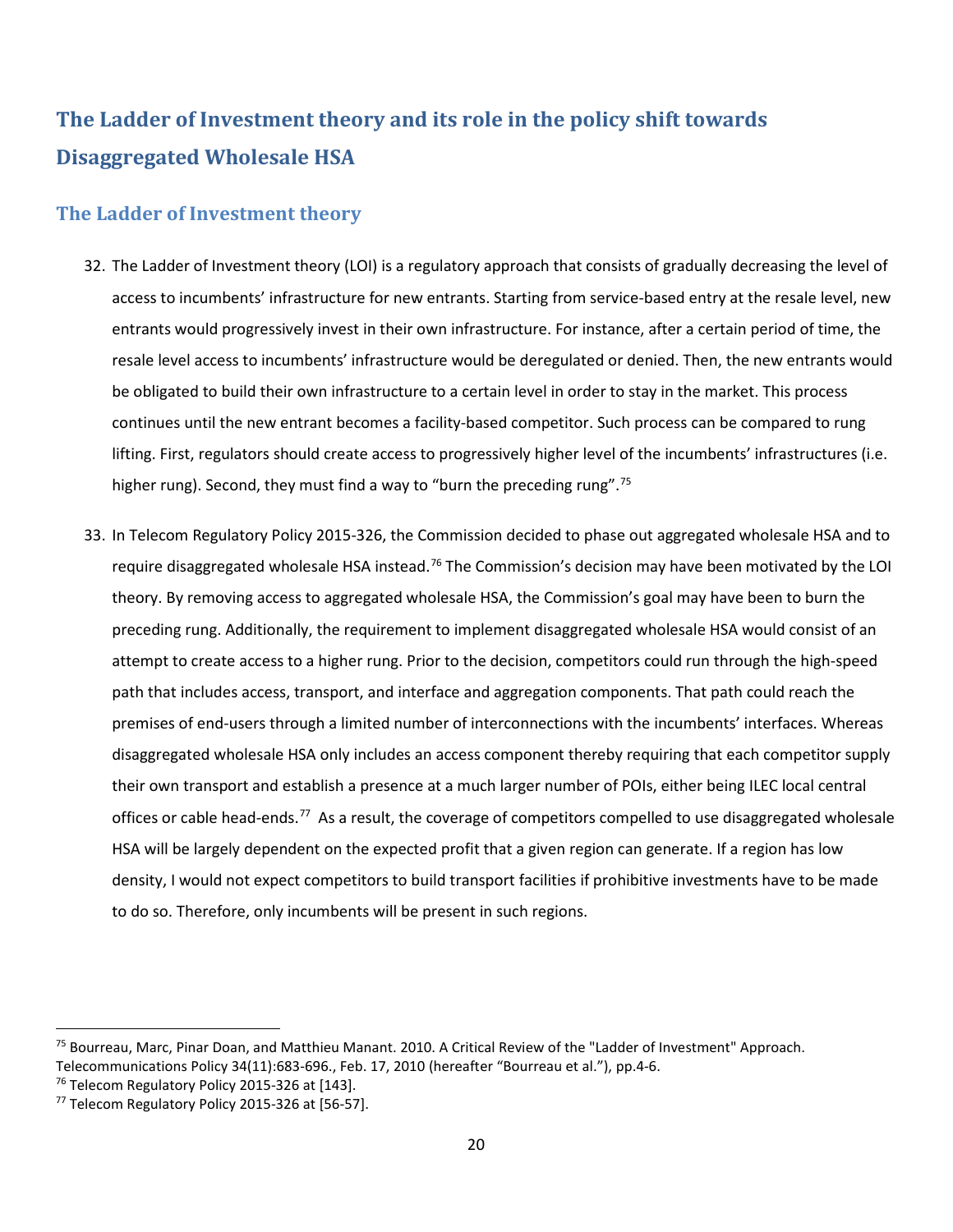34. Attempts have been made by economists to test the validity of the LOI theory. However, this is a challenging task because of the difficulty in implementing a perfect LOI system.<sup>[78](#page-20-0)</sup> A number of empirical studies confirm the hypothesis that service-based competition could serve as a stepping stone to achieve facilities-based competition, while others reject it. For instance, many resale services have evolved into full Unbundled Local Loops in the Spanish broadband market.<sup>[79](#page-20-1)</sup> Another study on 15 European countries suggested that shorter ladders from bitstream to Unbundled Local Loops are more successfully accomplished than complete ladders that lead to "end-to-end" competition. [80](#page-20-2)





36. Some economists have suggested that the success of LOI is dependent on external factors. In a conference paper, Herrera-Gonzalez has put forth the idea of complementary goods. A competitor can buy access to incumbents' regulated wholesale services. However, products that are complementary to the regulated service have to be accessible to achieve successful competition. The main idea is that new entrants will not "climb the ladder" if complementary goods are too expensive. Unlike the wholesale access services, the new entrants need to obtain the complementary goods from an unregulated market, which may reduce the appeal for the new entrants to invest.<sup>[81](#page-20-3)</sup> This would result in the failure of LOI. In the context of Telecom Regulatory Policy 2015-326, the transportation investment would consist of a complementary product that is required to use the regulated disaggregated wholesale access. If the price of building transportation facilities is too expensive, LOI will not be effective.

<span id="page-20-0"></span><sup>&</sup>lt;sup>78</sup> Bourreau et al., p.13.

<span id="page-20-1"></span><sup>&</sup>lt;sup>79</sup> Herrera-Gonzalez, Fernando, How Many Ladders of Investment, 22<sup>nd</sup> European Regional ITS Conference

<span id="page-20-2"></span>September 2011 (hereafter "Herrera-Gonzalez"), section 2.2.<br><sup>80</sup> Bacache, Maya, Bourreau, Marc, and Gaudin, Germain, Dynamic Entry and Investment in New Infrastructures: Empirical Evidence from the Fixed Broadband Industry, July 31, 2013, pp.207-208.<br><sup>81</sup> Herrera-Gonzalez, section 3.4.

<span id="page-20-3"></span>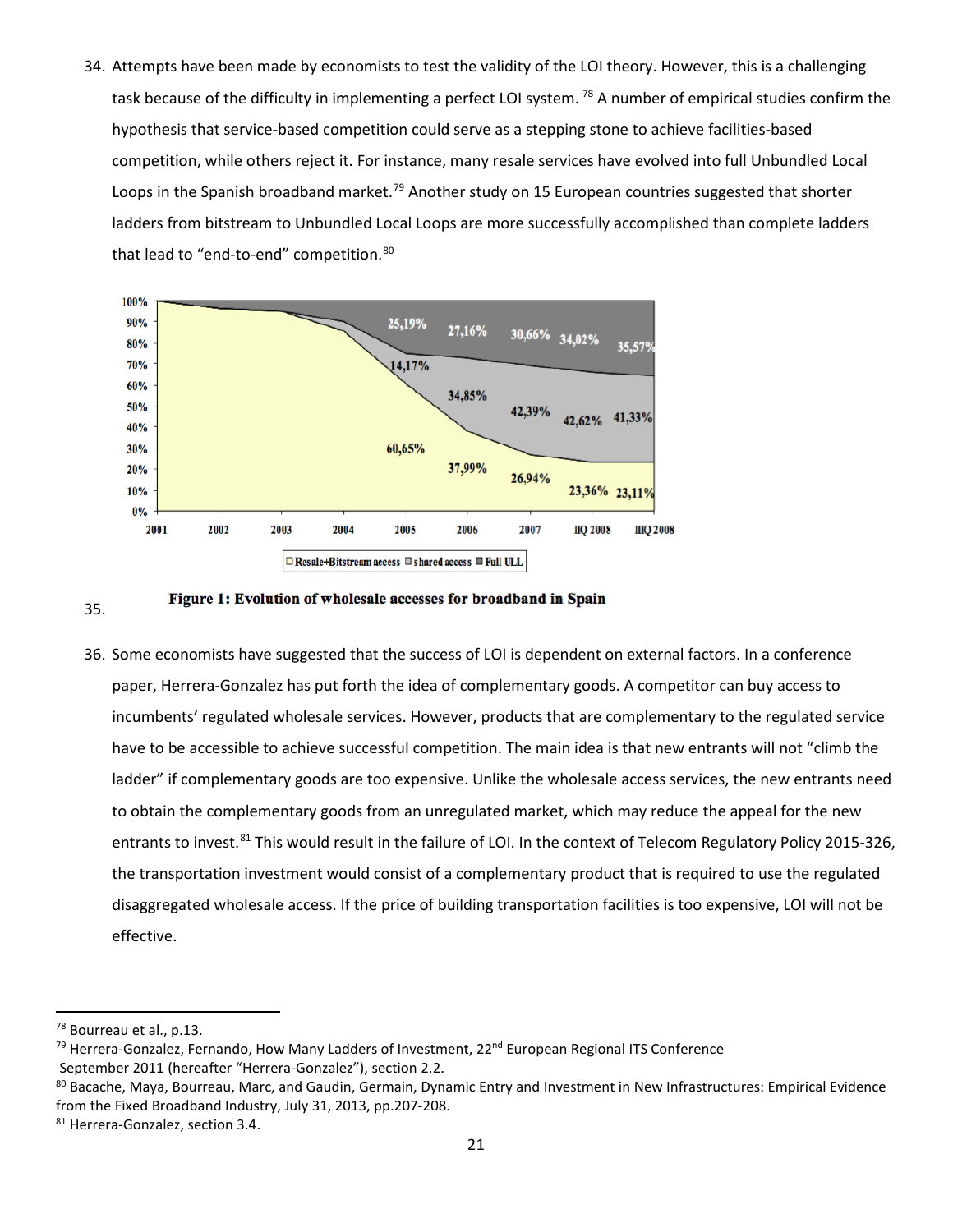### <span id="page-21-0"></span>**Disaggregated Wholesale HSA**

<span id="page-21-1"></span>**What are the conditions that determine the appropriate level of disaggregation for wholesale HSA services?**

- 37. The Commission in Telecom Regulatory Policy 2015-326 forced the competitors to move from an aggregated wholesale HSA model to a disaggregated wholesale HSA model. In the aggregated model, competitors connect at a single POI, either an ILEC central office or cable company head-end) and the incumbent undertakes to provide transport of the competitor's data to the end-user's location, which could be as far as several hundred kilometers away from the location of the POI. Tariffed charges apply for access and for Capacity Based Billing (CBB) service elements.
- 38. The basis for the Commission's push towards disaggregated wholesale HSA appears to be twofold:
- (i) First, to follow the Policy Direction and policy considerations in encouraging investment and innovation<sup>82</sup>.<sup>[83](#page-21-3)</sup>
- (ii) To deregulate the transport sector, which the Commission believed to be competitive.
- 39. In the disaggregated model, competitors must connect at numerous POIs, either supplying their own transport services to these many geographically dispersed POIs or contracting those transport services from a third party. In addition, competitors must also pay various tariffed charges in addition to building a co-location or establishing an outside-meet-me point and related infrastructure.
- 40. In the case of cable companies, the competitors must connect to a cable head-end POI, where in the disaggregated model proposed for Ontario and Quebec a connection would be required to each cable head-end for each of the three cable companies operating in Ontario and Quebec (Rogers, Cogeco and Videotron) comprising 149 head-ends in total.
- 41. In the case of Bell Canada, the FTTP incumbent in Ontario and Quebec, in order to obtain full coverage, the competitor would have to connect to approximately 1000 separate central offices dispersed throughout the province, so the additional connection costs involved in the disaggregated model are substantial (see the further discussion of costs below).

<span id="page-21-2"></span><sup>82</sup> Order Issuing a Direction to the CRTC on Implementing the Canadian Telecommunications Policy Objectives, P.C. 2006-1534, December 14, 2006, and Telecom Regulatory Policy 2015-326 at [51].<br><sup>83</sup> The underlying rationale for the push towards disaggregated HSA in Telecom Regulatory Policy 2015-326 may well be an

<span id="page-21-3"></span>interpretation of Ladder of Investment Theory. See my discussion earlier in this report.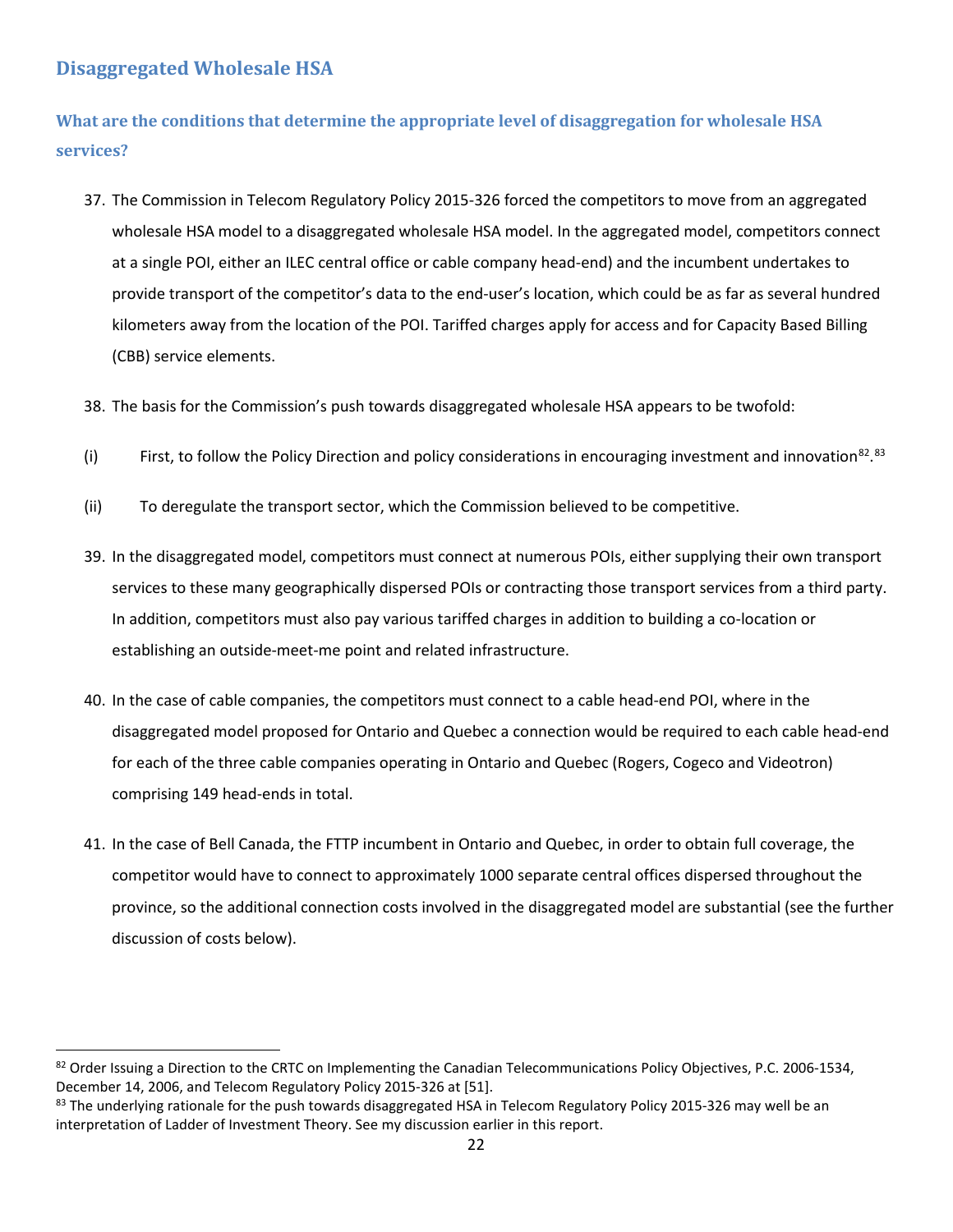- 42. Connection at a Bell Canada central office can take the form of "co-location" which means sharing the physical central office facilities of the incumbent (and paying a fee to the incumbent in order to do so), or of a "meetme" connection, which conceptually at least involves a connection point outside of the incumbent's physical central office facilities.
- 43. In order to illustrate the cost magnitudes that are involved for competitors in moving to the full disaggregated wholesale HSA framework, with assistance from CNOC and its member companies, I set out below cost estimates for operation by competitors under the different disaggregated and aggregated scenarios.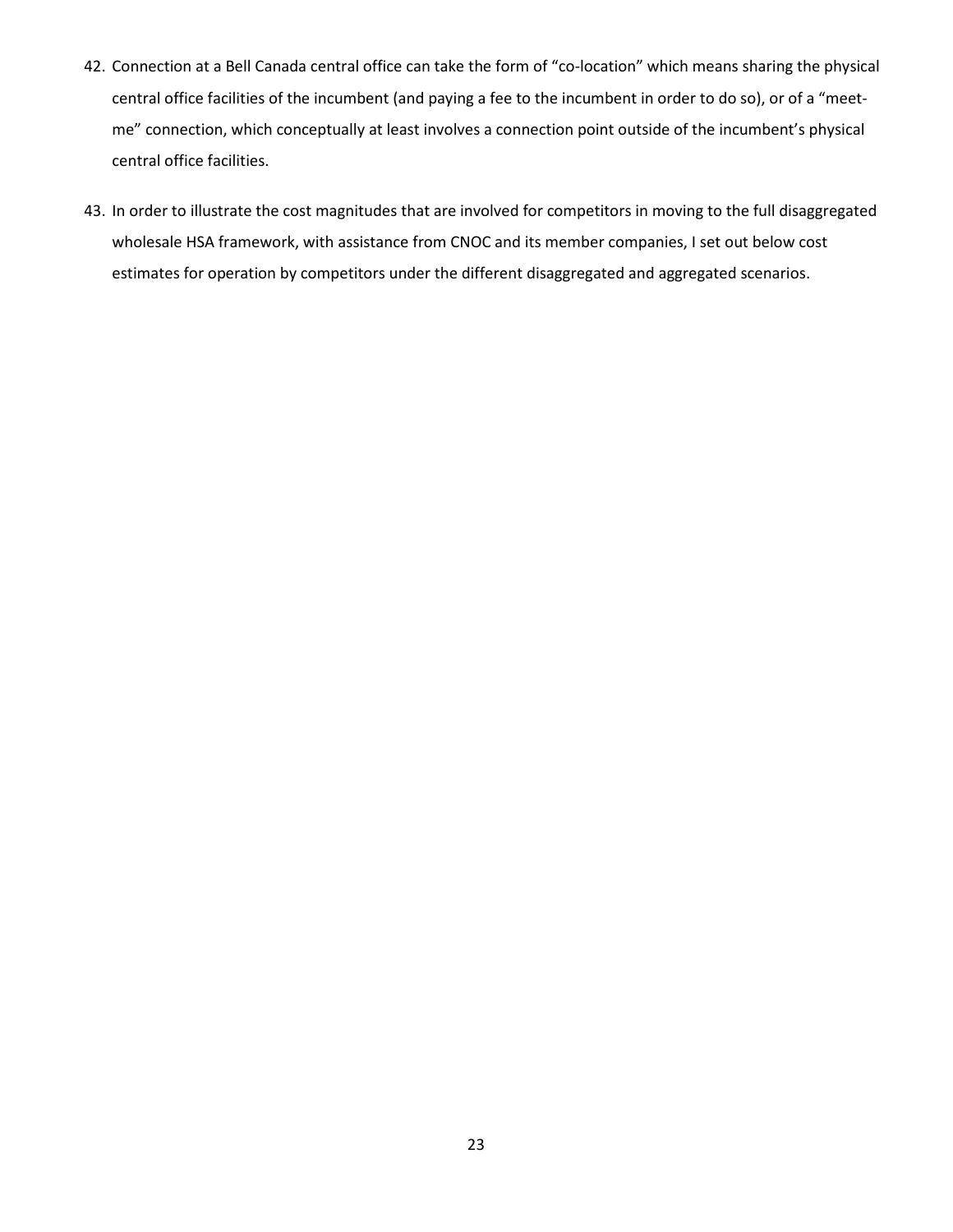#### **DISAGGREGATED**

#### **Bell Canada Disaggregated HSA Service Via Co-location**

Costs per central office:

- One-time costs: \$80,000 \$229,000
- Recurring costs: \$4,000 \$12,000

Total Costs for 1016 central offices:

- One-time costs: \$81,280,000 \$232,664,000
- Recurring costs: \$4,064,000 \$12,192,000

#### **Bell Canada Disaggregated HSA Service Via Outside-meet-me-point**

Costs per central office:

- One-time costs: \$145,500 -\$372,500
- Recurring costs: \$3,500 \$12,000

Total Costs for 1016 central offices:

- One-time costs: \$147,828,000 \$378,460,000
- Recurring costs: \$3,556,000 \$12,192,000

#### **Cable Carrier Disaggregated**

Costs per Head-end

- One-time costs: \$90,500 \$205,000
- Recurring costs: \$4,000 to \$12,000

Total Costs for 36 Rogers Head-ends

- One-time costs: \$3,258,000 \$7,398,000
- Recurring costs: \$144,000 \$432,000

Total Costs for 60 Cogeco head-ends

- One-time costs: \$5,430,000 \$12,330,000
- Recurring costs: \$240,000 \$720,000

Total Costs for 53 Videotron head-ends

- One-time costs: \$4,796,500 \$10,891,500
- Recurring costs: \$212,000 \$636,000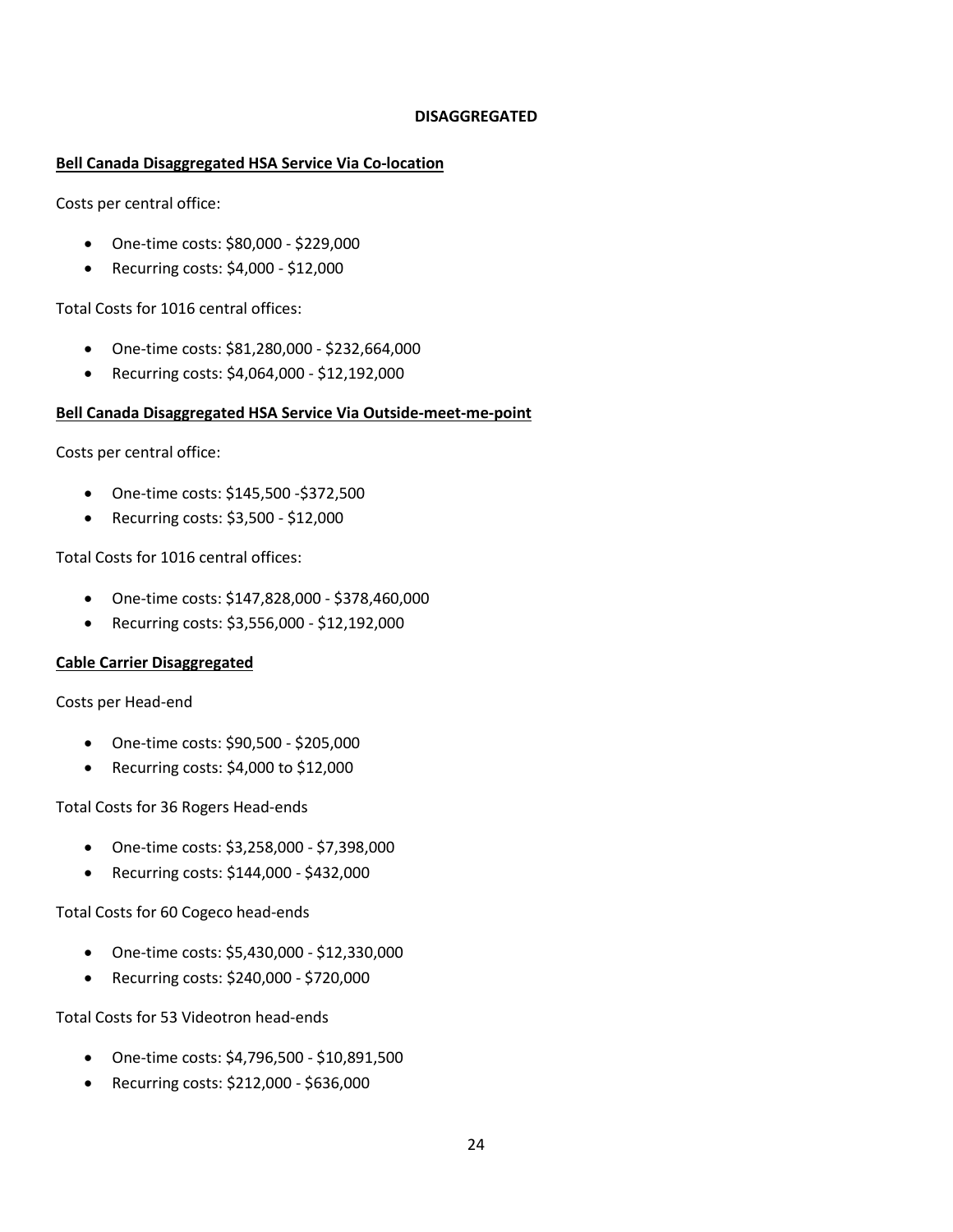#### **AGGREGATED**

#### **Bell Canada Aggregated HSA Service**

- One-time costs:\* \$91,500 \$206,500
- Recurring costs:\* \$4,000 \$12,000

#### **Cable Carrier Aggregated HSA Service**

- One-time costs:\* \$90,500 \$205,500
- Recurring costs:\* \$4,000 \$12,000

(\* these costs include the cost of building a single Point of Presence or "POP")

- 44. The overwhelming conclusion from the above data is that the move from aggregated to disaggregated wholesale HSA implies an enormous increase in costs for the competitors and one that would render their service totally uneconomic. Drawing from the figures given above, the increase in one-time charges is from a figure in the order of \$100,000 to a figure in the order of \$200 million, an increase of *two thousand fold.*
- 45. The issue for policy is under what cost conditions a shift from aggregated to disaggregated wholesale HSA would actually be efficient i.e. would imply an increase in economic welfare. In order to answer this, one would have to divide the answer up according to the effect on short term static efficiency versus the effect on long term dynamic efficiency.
- 46. As regards short term static efficiency, the criterion is simply that total net surplus should increase.<sup>[84](#page-24-0)</sup> This is less complicated than it perhaps sounds. If we assume to begin with that the total amount of service is held constant (i.e. the move to disaggregated service has no effect at the retail level on the volume of services offered), then the comparison is simply one of costs. The more efficient configuration, in terms of aggregated versus disaggregated, is the configuration which offers the same service levels at the lowest total cost. The move to a disaggregated model implies a dramatic and substantial increase in total costs for competitors, an increase that will itself be larger the wider is the coverage (the more CO or head end connections) that is required.
- 47. Although this was not envisioned by the Commission in Telecom Regulatory Policy 2015-326, it is important to consider *intermediate* or middle levels of disaggregation, especially for competitor fibre connections. What is envisioned here is that instead of the competitor connecting at a single central office for all of its wholesale HSA

<span id="page-24-0"></span><sup>&</sup>lt;sup>84</sup> Total net surplus is the same thing as the sum of consumer and producer surplus.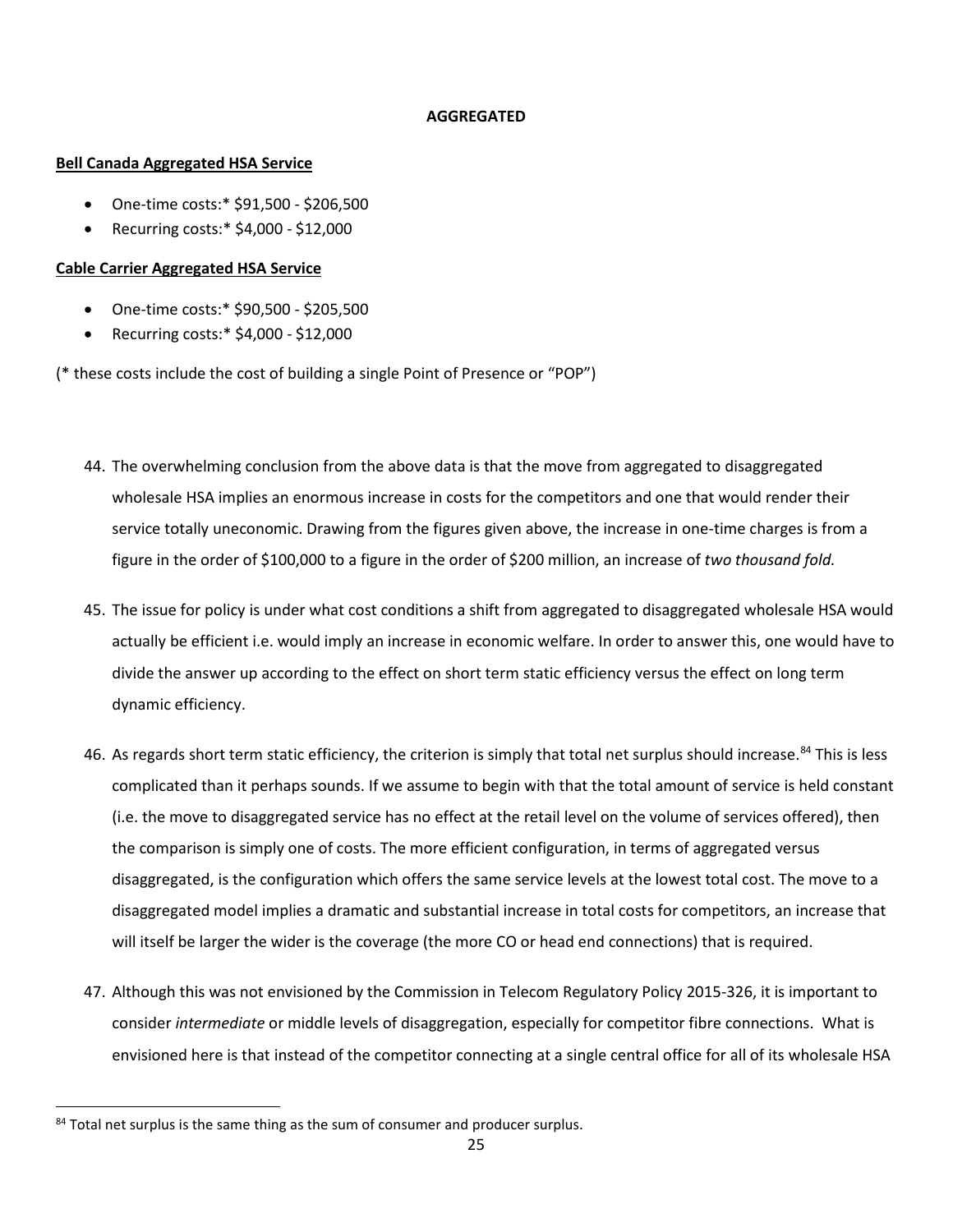requirements or at all of the approximately 1000 disaggregated central offices in the case of Bell Canada, the competitor would be able to connect to a similar number of central office connection points as for cable connection, which would reduce costs considerably for the competitor. Moreover, the transport responsibilities would be shared between the competitor and the incumbent, which should mitigate at least some of the market power currently being exercised over the transport industry by incumbents. I note also the recommendation in paragraph 31 viii and ix above, for continued access to aggregated HSA in conjunction with the removal of the 100 Mbps speed cap and also port and fibre sharing functionality for all disaggregated HSA platforms.

48. In addition, if port and fibre sharing among competitors were allowed, there would be a further cost savings, and a commensurate increase in the viability and dynamism of the competitive sector. The cost savings from port and fibre sharing is analogous from the point of view of economic efficiency to the cost savings from mandated access to incumbent facilities, and would imply an increase in overall economic efficiency.

#### <span id="page-25-0"></span>**Evidence on competition in transport services**

- 49. Disaggregated service requires the competitors to provide their own transport of data (either self-supplied or leased from another provider) to a POI closest to their customer's premise. The transport service required by the competitor does not necessarily require a build out of new transport facilities. In fact, the intention by the Commission was that at least initially the competitors would be able to purchase transport services in a competitive marketplace, and only in a longer time frame might they choose to build out their own transport facilities.<sup>[85](#page-25-1)</sup> The problem with the Commission's approach is that the hypothesised competitive market place does not exist. Except for a very few densely populated urban areas, ISPs have either one or two options available to meet their transport requirements, and one of these will likely be the incumbent wholesale HSA provider, who has been allowed to adopt a monopoly position over what under the aggregated case would in effect be a regulated service. An important reason for having disaggregated services is the principle of not regulating services that are duplicable by reasonably efficient competitors, but in the case of transport services, this would not appear to be a correct application of this principle.
- 50. Although the Commission in Telecom Regulatory Policy 2015-326 found that transport services were competitively supplied, and they in effect decided on forbearance of regulation of those services going forward, the evidence indicates that there are very few suppliers of transport services actually available to competitors requiring them under the fully disaggregated HSA framework. Depending on various factors, only one or two transport providers might be present at a given POI.<sup>[86](#page-25-2)</sup> This suggests that under the fully disaggregated model

<span id="page-25-1"></span><sup>85</sup> Telecom Regulatory Policy CRTC 2015-326 at [149].

<span id="page-25-2"></span> $86$  For example, these conditions are likely to manifest where the POI is located in a remote area. Other factors might include socioeconomic characteristics of different POI regions.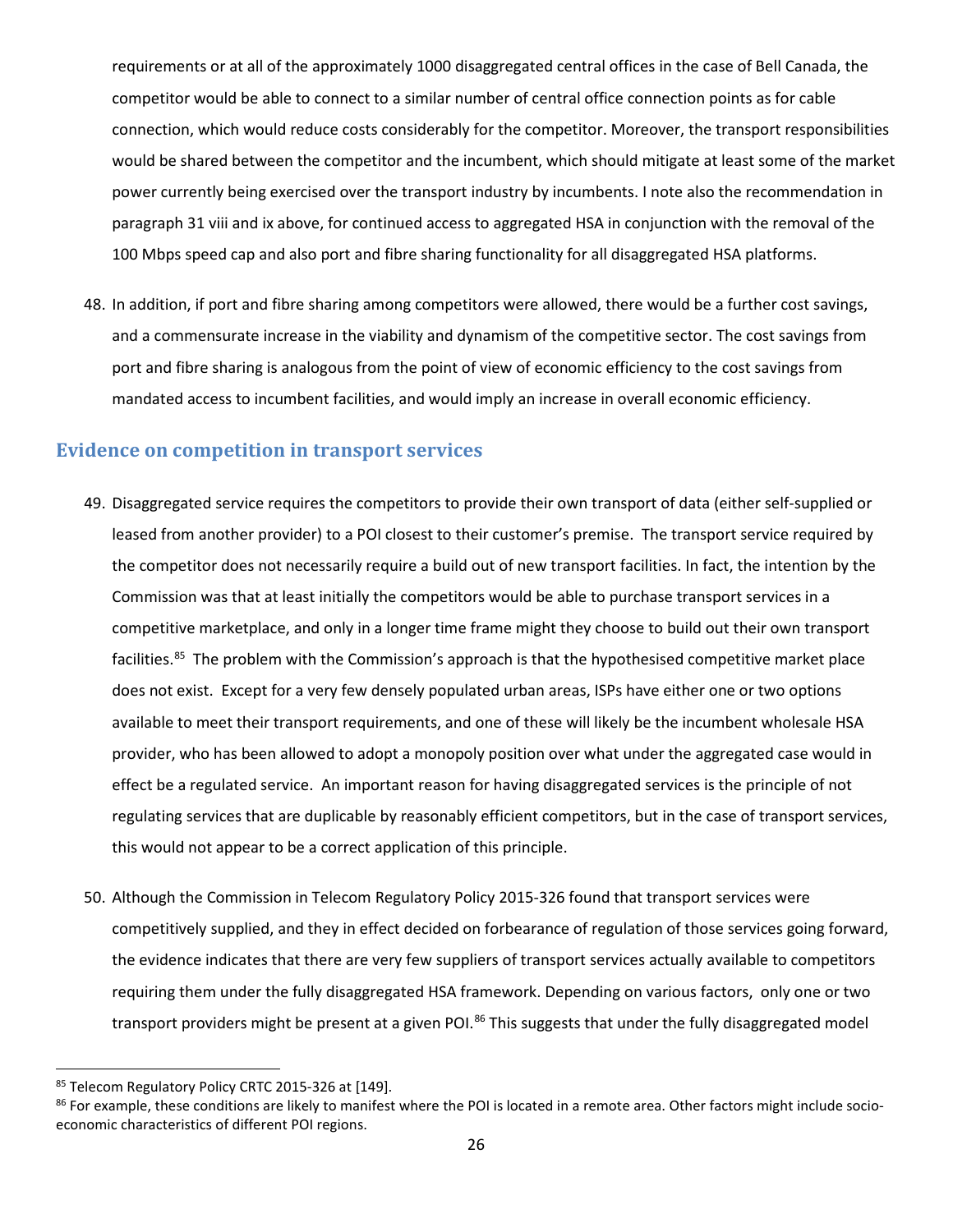most competitors' connections to a local central office or cable head end would be made with a seller who was exercising market power, in many cases a monopolist. This would be a perverse outcome of the disaggregated HSA model, which was surely intended to encourage more competition rather than less.

- 51. A more gradual and measured move towards disaggregation could be achieved by continuing to make aggregated HSA service available, without the 100Mbps speed cap, but to apply a forbearance test to the transport sector. Only when transport is deemed to be widely available at competitive prices would the aggregated HSA service be gradually withdrawn.
- 52. Towards the goal of achieving a more competitive transport sector, a new regulatory initiative is needed towards more streamlined, efficient and effective regulation of support structures. Easy support structure access is a prerequisite to more choices in transport, which is itself a prerequisite to making the disaggregated HSA model economically viable.

### <span id="page-26-0"></span>**Dynamic Efficiency**

53. The intended move of competitors to a disaggregated wholesale HSA model was also intended to improve long term or dynamic efficiency. An interpretation of this is the goal of stimulating investment and innovation and presumably setting the industry on a more competitive and higher growth path than would otherwise be the case. I have demonstrated above that investment without additional context is not a coherent policy goal. Forcing competitor facilities to invest in transport and connection facilities which add to total costs and reduce total efficiency is not an investment that should be a desired policy goal. And if the net outcome is to prevent the entry of some competitors or to induce the exit of others both investment and innovation could actually be reduced in the long run.

## <span id="page-26-1"></span>**Conclusions**

54. There is only weak evidence to validate the popular belief that facilities-based competition leads to more sustainable competition in the telecommunication market. Empirical studies in the United States and European countries have shown that, in some cases, promoting facilities-based competition at the expense of servicebased competition is detrimental to end customers. The prevalence of service-based competition can bring a series of benefits that include faster broadband diffusion, lower prices, and larger service selection. On the other hand, emphasis on facilities-based competition can decrease economic efficiency by increasing the total costs of